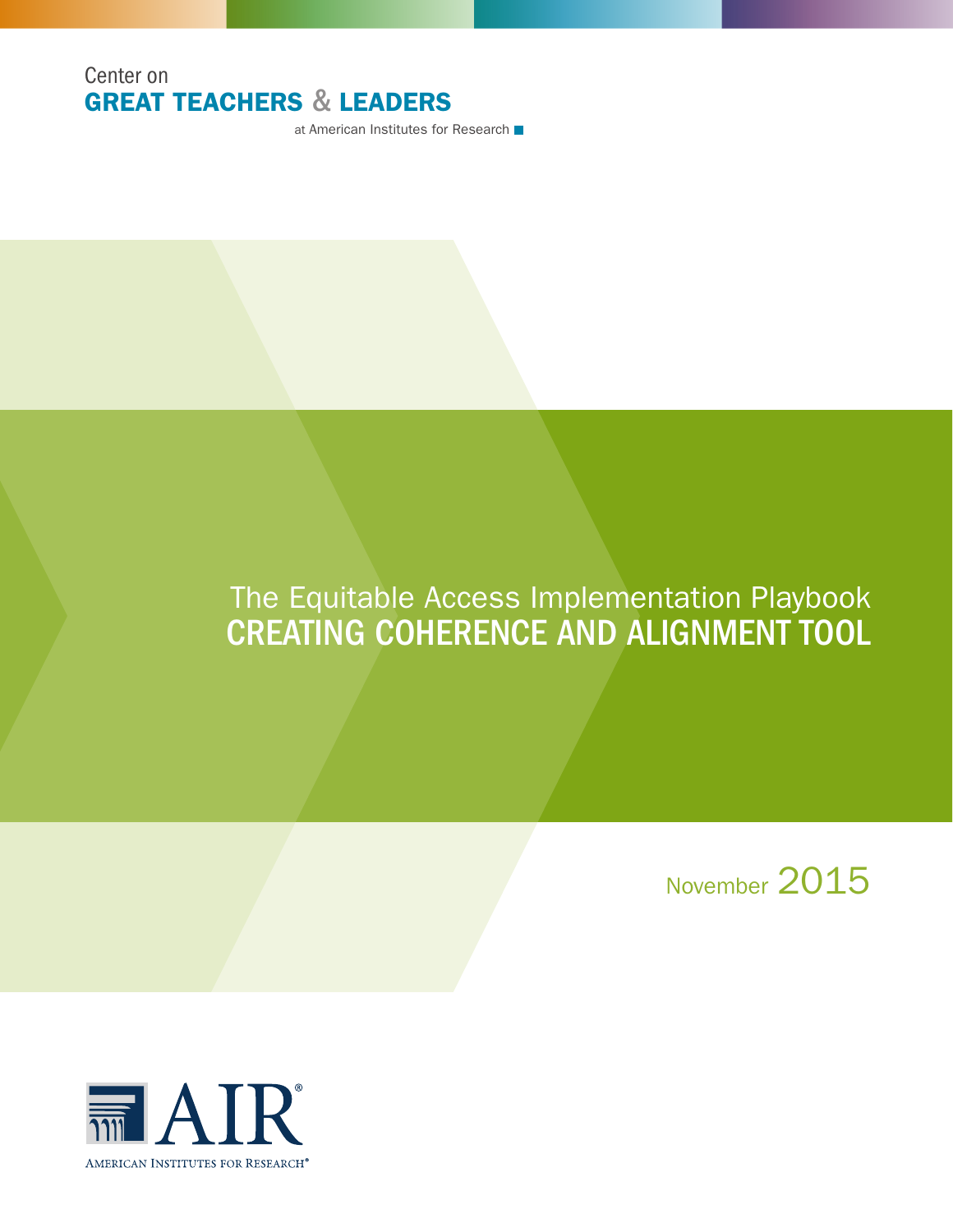Members of the Equity Team contributed to the Equity Implementation Playbook, including Judy Ennis, Ellen Sherratt, Catherine Barbour, Alex Berg-Jacobson, Aaron Butler, Dana Chambers, Jenni Fipaza, Melissa Irby-Marshall, Mariann Lemke, Cassandra Meyer, Amy Potemski, Jillian Reynolds, and Cortney Rowland from American Institutes for Research and Laura Goe from ETS. Caryl Wenzel and JoAnn Ziebarth were the editors, and Laura King designed the documents.

Reviewers for this document included representatives from the U.S. Department of Education and the Equitable Access Support Network, plus Nita Losoponkul, Lindsey Hayes, Jayne Sowers, and Dale Lewis.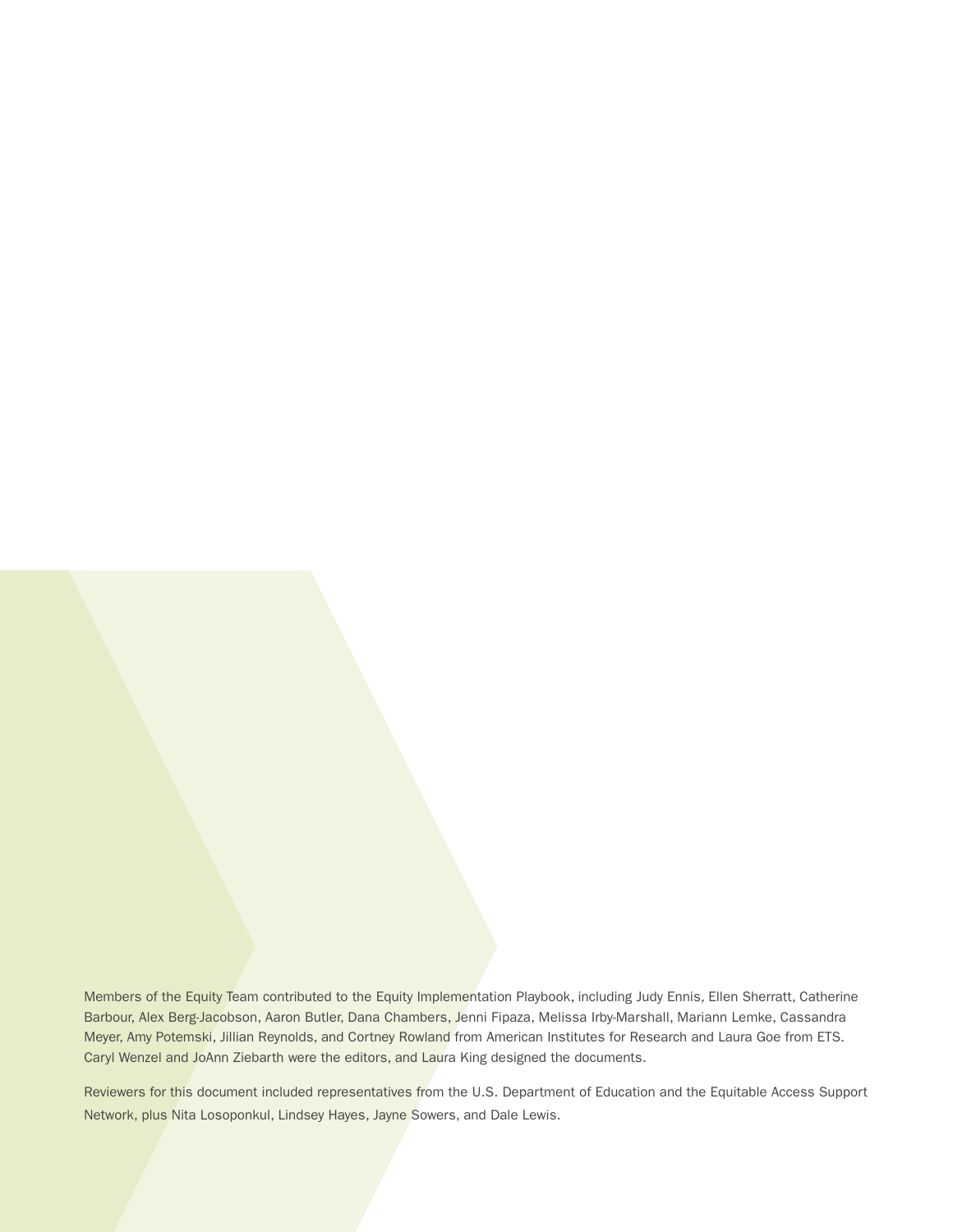# **Contents**

| STEP 2. Create a Crosswalk of Equitable Access Plan Strategies, Substrategies, and Alignment |
|----------------------------------------------------------------------------------------------|
| STEP 3. Create a Crosswalk of Stakeholder Engagement Commitments                             |
| STEP 4. Create a Crosswalk of the Data Analysis and Ongoing Monitoring Requirements          |
|                                                                                              |
| STEP 5. Create a Crosswalk of the Funding Streams for Each Strategic Initiative. 15          |
|                                                                                              |
|                                                                                              |
|                                                                                              |
|                                                                                              |
|                                                                                              |
|                                                                                              |
|                                                                                              |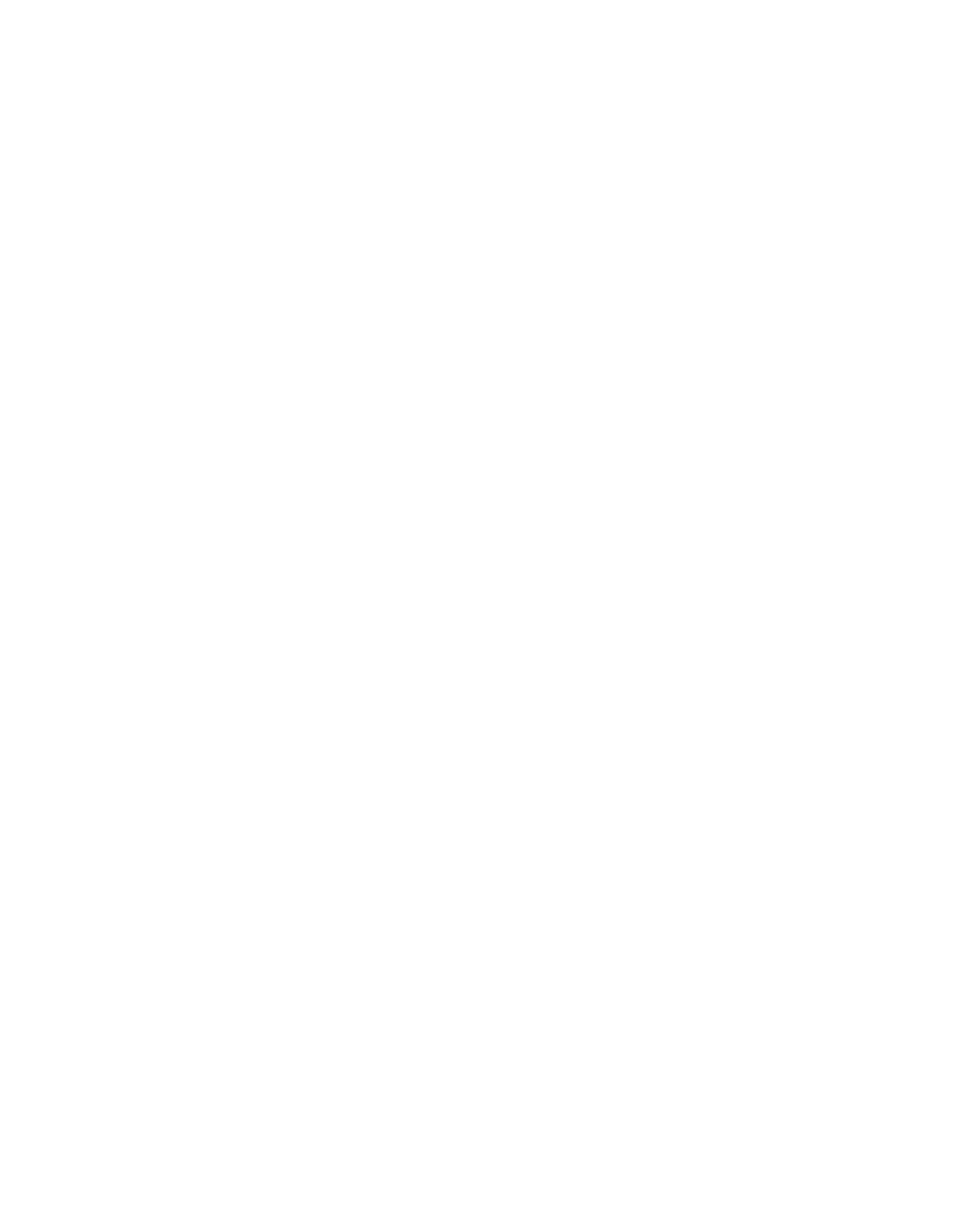# <span id="page-4-0"></span>The Opportunity

Federal initiatives such as Race to the Top, School Improvement Grants, and Elementary and Secondary Education Act (ESEA) flexibility waivers have encouraged the implementation of a wide range of state-level legislative and policy actions: from systems designed to define and measure educator effectiveness to rewritten content standards and academic assessments. State boards of education often adopt new policies in response to federal requirements or incentives, state legislative action, or the latest private sector reform agendas. Too often, however, the implementation efforts of these initiatives become housed in a specific program or other state education agency (SEA) office. The result is a patchwork of policies that often treat each initiative individually, with only nominal attention to relationships and interdependencies across policies. Further, SEA offices implementing each individual policy or program may not be aware of the reform efforts happening across the organization.

With the implementation of the most recent federal reform initiative, the U.S. Department of Education's (ED) Excellent Educators for All initiative, states and districts have an opportunity to increase the coherence and alignment of existing education reform efforts.

# Purpose of This Resource

The Center on Great Teachers and Leaders (GTL Center) designed this resource to support the work described in the [Equitable Access](http://www.gtlcenter.org/sites/default/files/Implementation_Planning_Tool.pdf)  Implementation Playbook: *[Implementation Planning Tool](http://www.gtlcenter.org/sites/default/files/Implementation_Planning_Tool.pdf)* document. The goal of this resource is twofold: (1) to provide SEAs with a working definition of what it means to create coherence and alignment across education reforms and (2) to provide states with a stepwise process toward creating coherence and alignment across their educator effectiveness initiatives. Although this resource focuses on applying coherence and aligning strategies found in state Equitable Access Plans as the basis for the activity, this approach is applicable to any education initiative.

#### Playbook Tool Connection

The *[Equitable Access Implementation](http://www.gtlcenter.org/sites/default/files/Implementation_Planning_Tool.pdf)  [Playbook: Implementation Planning](http://www.gtlcenter.org/sites/default/files/Implementation_Planning_Tool.pdf)  [Tool](http://www.gtlcenter.org/sites/default/files/Implementation_Planning_Tool.pdf)* suggests using the *Creating Coherence Tool* as part of *Step 5. Create a project management plan.*

This resource is primarily intended for electronic use. If you desire to work with a printed version, the five tables that constitute this tool are available in a  $14 \times 8.5$  format.

# Defining Coherence and Alignment

Creating coherence and alignment is an approach to policymaking and implementation that can help state education leaders capitalize on opportunities that come through policy changes. The purpose of creating coherence and alignment is to identify common goals and connections across seemingly disparate initiatives (e.g., Early Race to the Top and college and career readiness) and take advantage of opportunities to maximize efforts. Whatever programs your state is currently implementing, it is quite likely that many relate to equitable access work, so identifying these connections is a crucial part of creating coherence.

Coherence across policies refers to the process by which SEAs and local education agencies (LEAs) ensure a common message across the board (e.g., What are the goals and expectations of each individual reform? Do these goals speak to a larger common understanding?). The concept of coherence is the degree to which state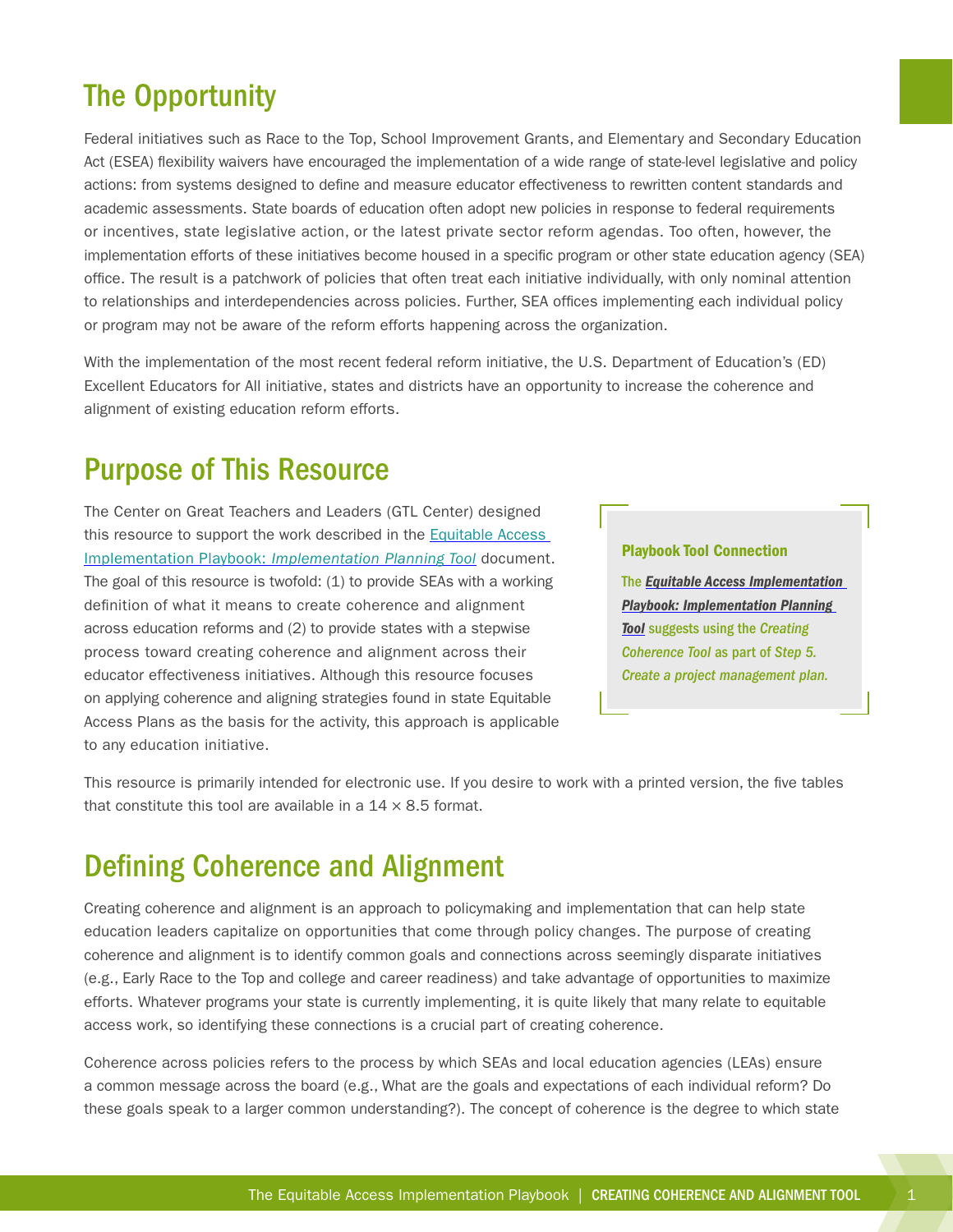<span id="page-5-0"></span>policies and programs relate to one another and the degree to which interdependence exists between state policies in response to federal requirements or incentives, state legislative action, or the latest private sector reform agendas. It focuses on systematic and mutually reinforcing policy actions across educator quality initiatives, with an aim toward achieving a shared goal.

Alignment refers to the process by which SEAs and LEAs implement policies and programs collaboratively across the board. The goal of creating alignment is for SEA staff to become aware of other initiatives being implemented that support the common goals and message. Through our long-running work with regional comprehensive centers and SEAs, the GTL Center has identified several components that, when combined, address alignment across policy initiatives.

### Fiscal Alignment

Fiscal alignment is the strategic bundling or comingling of a state's various funding streams in service of its strategic goals. With the existence of multiple and varied funding streams (e.g., federal formulas and competitive grants, state and local funds), as well as the earmarking of these funds for specific purposes (e.g., English language learners, migrant populations, students from low-income or minority backgrounds), it is challenging to ensure that every dollar available is allocated efficiently and effectively. Moreover, with budget constraints only growing in public education, it is more important than ever to consider the allocation of funds. In particular, no new funding currently exists to support the implementation of equitable access plan strategies. By assessing all available sources of funding, the programs currently supported, and allowable uses for these funding streams, states may be able to improve how existing funds are used to support strategic goals.

### Role and Responsibility Alignment

The success of all policy programs and initiatives, including equitable access plans, depends on the staff charged with implementing them. With limited staff resources, it is common for the same individuals to be responsible for implementing multiple initiatives and, in the process, take on multiple roles. Strengthening alignment in how these individuals are assigned roles and responsibilities also is crucial to ensure the optimal impact of their efforts.

### Data Alignment

During the last decade, the importance of using data to inform education policy often outpaced current state data collection processes, along with accessibility to and the quality of the data that were available. Most states are engaged in testing and rolling out new student assessment systems; collecting data from new surveys; and developing longitudinal data systems for capturing, organizing, and sharing multiple data streams. With so many data sources collected at both the state and local levels, it may be challenging to establish an aligned system for using these data. States without the ability to align data across SEA sources may be limited in how data can be used. Moreover, without consistent policies for collecting and reporting data, it becomes even harder to analyze available data. Creating alignment across state systems for collecting and housing data can support using data to assess the effectiveness of equitable access plan implementation strategies and contribute to the continuous improvement of these strategies.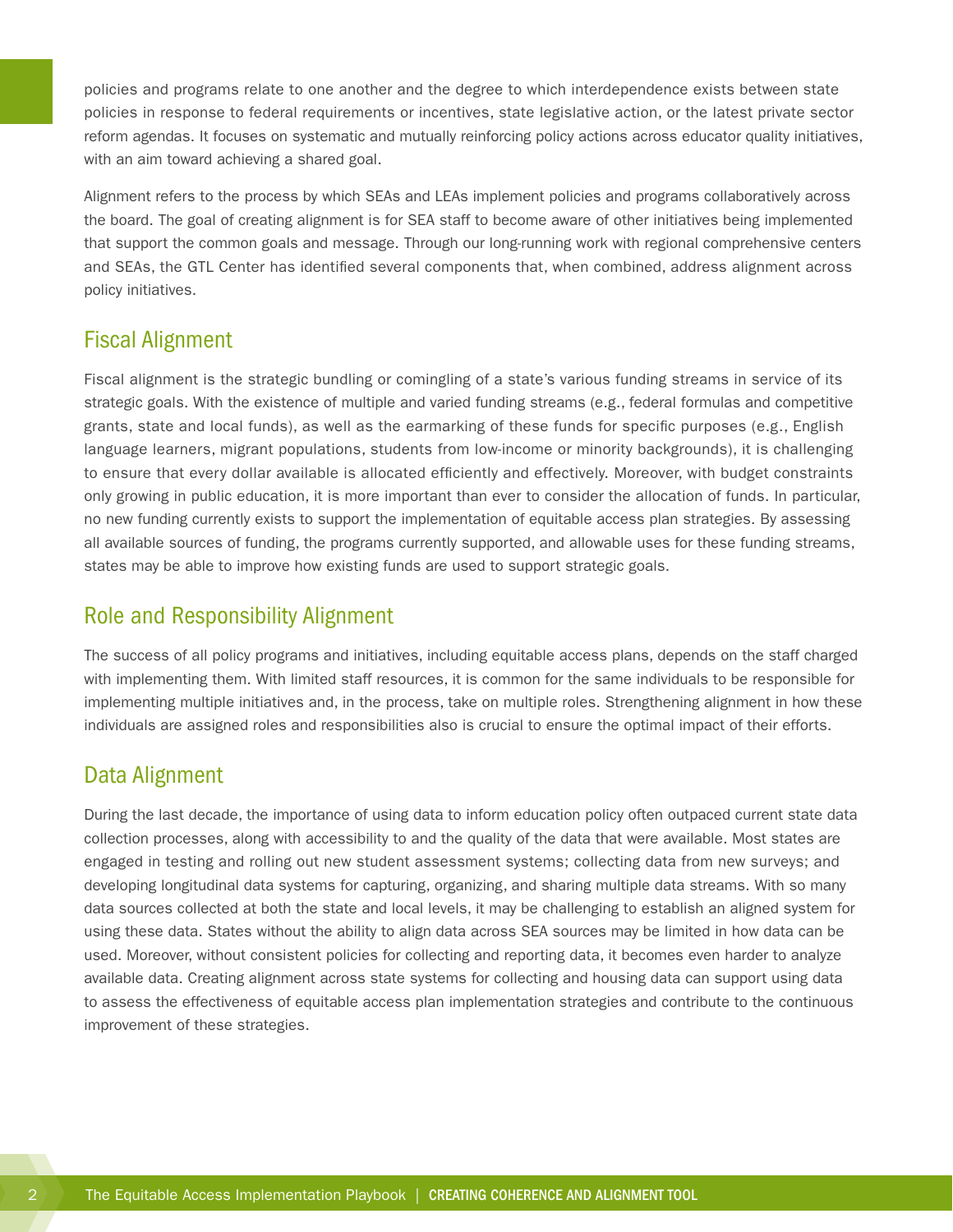## <span id="page-6-0"></span>Communication Alignment

Finally, it is crucial that you communicate effectively internally and with external stakeholders before and during implementation. Communication with stakeholders is a two-way street and includes both the sharing of information and the collection of feedback. Internally, such communication will facilitate the collaboration and connection required to create alignment. Externally, such communication will support the partnerships often required to achieve the successful implementation of equitable access plan strategies. Moreover, taking a strategic approach to identifying what information will be most important to communicate and how to communicate it to particular groups will support achieving stakeholder buy-in.

# Planning for Coherence and Alignment

Creating coherence and alignment is a process that can help states better achieve their educator quality goals and requires identifying areas of alignment and connection across policies, staff, stakeholders, data, and fiscal resources. This process should occur across SEA offices and initiatives before any Equitable Access Plan is implemented. Creating coherence and alignment makes efficient use of resources and avoids a duplication of effort. Such efforts require breaking down the departmental silos that often are artifacts of a long history of policymaking and implementation based on federal and state programs—a change that can improve coordination across policy and planning efforts beyond educator talent development. The process of creating coherence and alignment requires both time and effort to implement. However, establishing these connections across initiatives prior to implementation offers the opportunity to communicate clearly to educators and other stakeholders that each state's Equitable Access Plan is part of a larger, common effort rather than "just one more thing."

Figure 1 offers a stepwise process that states can use to identify areas for coherence and alignment building between State Plans to Ensure Equitable Access to Excellent Educators and other strategic state initiatives. The activity that follows offers guidance to walk states through these steps, with the final goal of developing a coherence and alignment crosswalk that provides action steps and timelines for future work.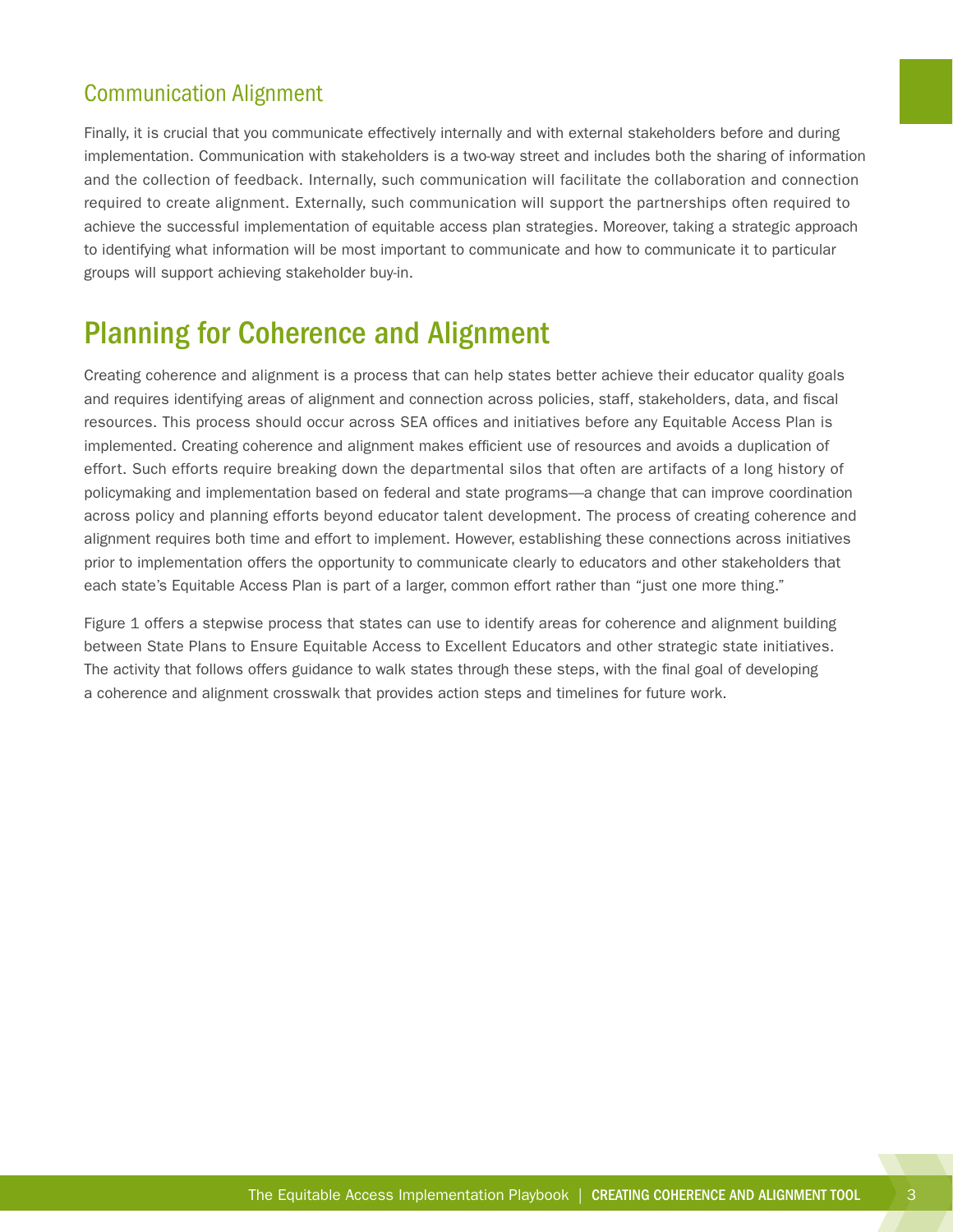#### Figure 1. Planning for Coherence and Alignment



#### After completing these steps, consider the following questions for each component of alignment:

#### Fiscal Alignment

- What alignment currently exists across funding streams?
- What steps can your state take to address gaps in funding alignment?

#### Role and Responsibility Alignment

- What alignment currently exists across staff roles and responsibilities?
- What steps can your state take to strategically assign roles and responsibilities?

#### Data Alignment

- ¡ What alignment currently exists across data collection processes and data systems?
- ¡ What steps can your state take to develop consistent policies for data collection and reporting?
- What steps can your state take to establish a coherent system for storing and using the data?

#### External Communication Alignment

- To what degree does alignment exist across communications with external stakeholders?
- " What steps can your state take to facilitate communication and collaboration with external partnerships and achieve stakeholder buy-in?

#### Internal Communication Alignment

- To what degree does alignment exist across communications with internal stakeholders?
- ¡ What steps can your state take to facilitate more collaboration and connection internally and enhance stakeholder buy-in?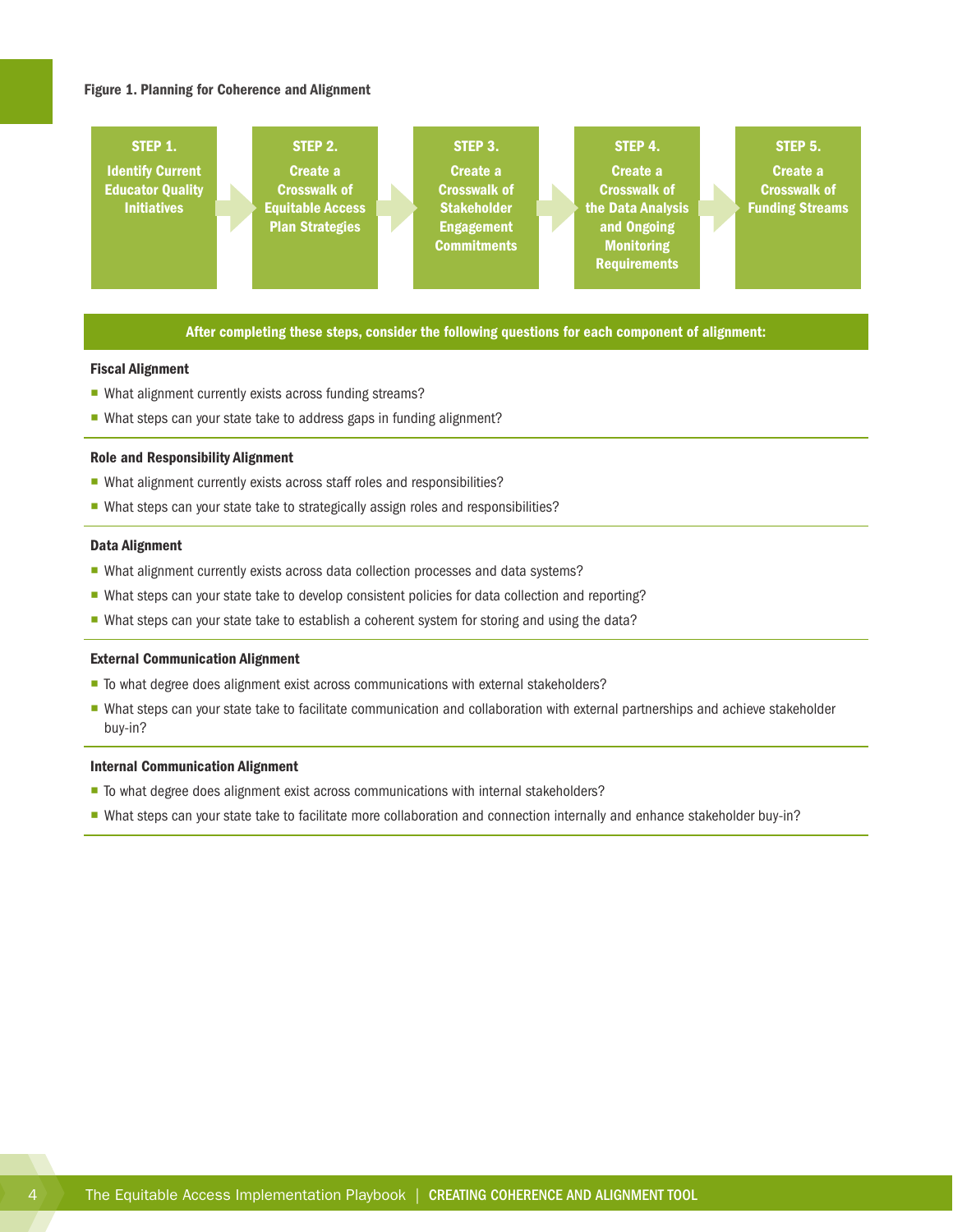# <span id="page-8-0"></span>Activity: Creating a Strategic Initiative Crosswalk

To begin the process of creating coherence, state education leaders can use a strategic initiative crosswalk to help identify areas for policy and planning alignment. The finished crosswalk becomes a useful resource for visually representing a range of policy and planning alignments and connections between an Equitable Access Plan and other state strategic initiatives. The GTL Center recently collaborated with staff from regional comprehensive centers and SEAs to create a crosswalk of strategies and initiatives. This section provides guidance for constructing a similar crosswalk in your state, enhances the crosswalk with activities designed to help states think about planning coherence, and illustrates the process with examples of content.

## STEP 1. Identify Current Educator Quality Initiatives

The first step in creating a crosswalk is to identify the current educator quality initiatives in your state plus the key stakeholders responsible for implementing each initiative. During this step in the process, two important factors should be considered:

- **Who has overall responsibility and oversight for the alignment process?** Has your state convened a stakeholder group to discuss coherence? Will one member of the stakeholder group take ownership of the coherence work? If clear ownership and responsibility for the coherence work are lacking, potential progress can be stymied. Further, it is important to ensure that the right person or people are assigned to this task and have access to other key stakeholders to collaborate on the coherence efforts.
- **What is the state's institutional context?** What aspects of the educator quality initiatives do SEAs control? What aspects of the educator quality initiatives does the state board of education control? What is the relationship between your SEA and the board of education? How does communication flow between each agency? Although the terms often are used interchangeably, states typically have a state board of education with either elected or appointed personnel. The board makes policy decisions. SEA staff members implement the policies from the state board as well as other state and federal legislation. State boards typically establish strategic initiative goals, and SEAs are responsible for creating action plans. However, it is important to acknowledge the institutional relationships that exist between state boards and SEAs.

Consider the educator quality initiatives that currently exist in your state. Which should be included in the crosswalk? Then consider the people or agencies among your state's stakeholder groups who are currently responsible for implementing each educator quality initiative. How can your state consolidate responsibility and strengthen ownership for the alignment work? Complete Table 1 by identifying the strategic plans; any initiatives, policies, or programs; and the key stakeholders.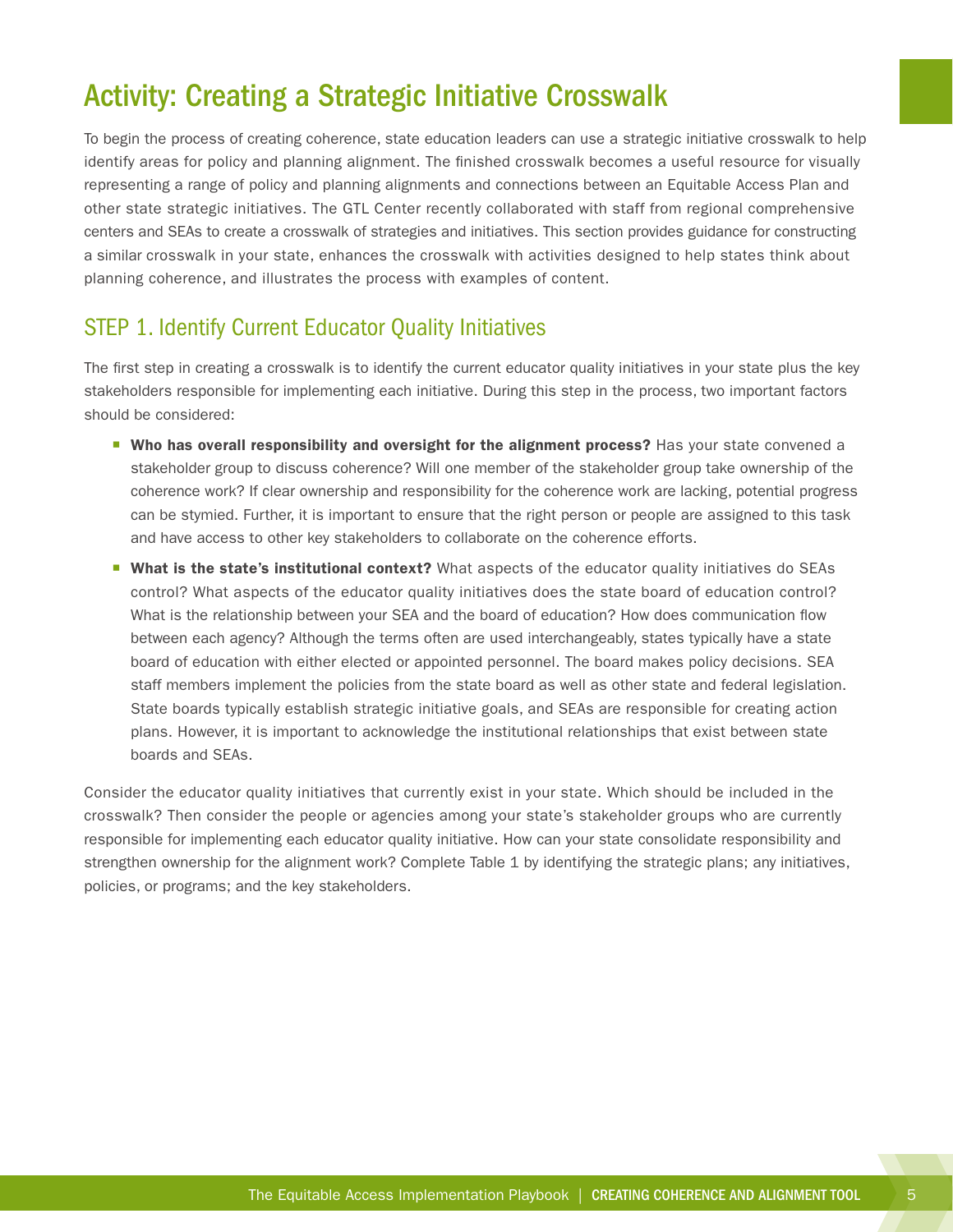### Table 1. Current Educator Quality Initiatives

| <b>Strategic Plan</b>                                                                                                   | <b>Educator Effectiveness Initiatives,</b><br><b>Policies, or Programs</b>                                                                        | <b>Key Stakeholders and Program Staff</b>                                                                         |
|-------------------------------------------------------------------------------------------------------------------------|---------------------------------------------------------------------------------------------------------------------------------------------------|-------------------------------------------------------------------------------------------------------------------|
| Possible sources:<br>State board of education policy<br>State ESEA flexibility waiver<br>State School Improvement Grant | Possible initiatives, policies, and<br>programs:<br>Strengthen preparation, support, and<br>ongoing development of principals.                    | Possible stakeholders:<br>State talent development office staff<br>■ Educator preparation accountability<br>staff |
| Other federal, state, or local initiatives                                                                              | ■ Encourage district and school<br>innovation related to teacher and<br>leader recruitment, selection, and the<br>development of career pathways. | ■ State directors of educator<br>effectiveness                                                                    |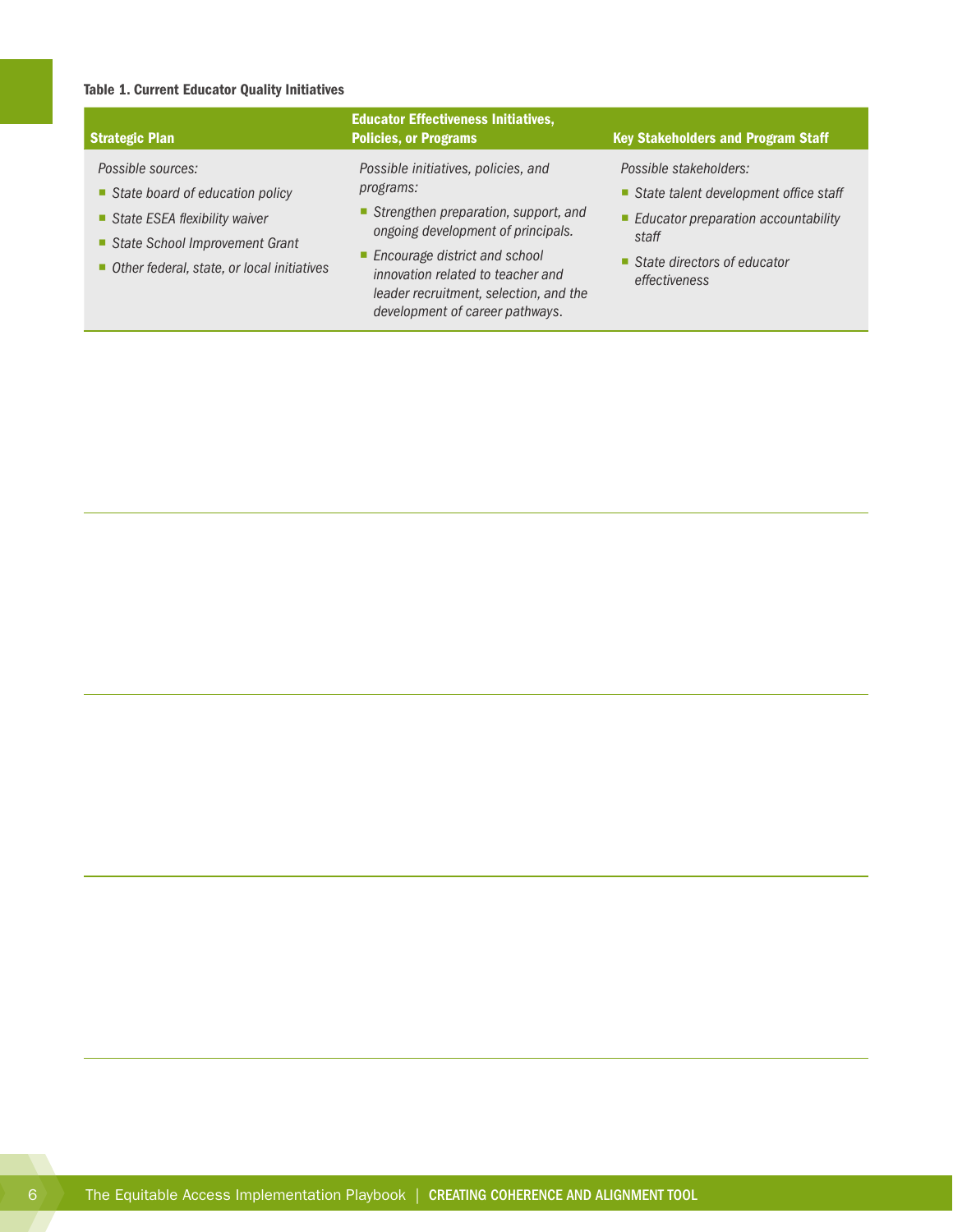## <span id="page-10-0"></span>STEP 2. Create a Crosswalk of Equitable Access Plan Strategies, Substrategies, and Alignment With Other Educator Effectiveness Initiatives

In Step 2, states consider the strategies, substrategies, and aligned or related goals identified in their state Equitable Access Plan. The goal of this step is to make connections between the strategies and substrategies found within the Equitable Access Plan to other educator quality initiatives in the state (i.e., those identified in Step 1). State staff should fill in each column of Table 2 to identify the following information:

- **Strategy.** What strategies are mentioned in your state's Equitable Access Plan? This task can be a simple copy and paste of the overarching strategy mentioned.
- **Substrategies.** Are substrategies or initiatives described in your state's Equitable Access Plan to detail the action steps needed to meet each strategy?
- **E** Alignment Across Initiatives. Where do strategies and substrategies connect with other educator effectiveness initiatives in your state (as described in Step 1)?
- **Timeline.** When will the strategies and substrategies be implemented? Include timelines for each step in the process, if known.
- **Measurable Objectives.** What strategic goals do the strategies and substrategies meet? How will your state know if the strategy and substrategy goals are met?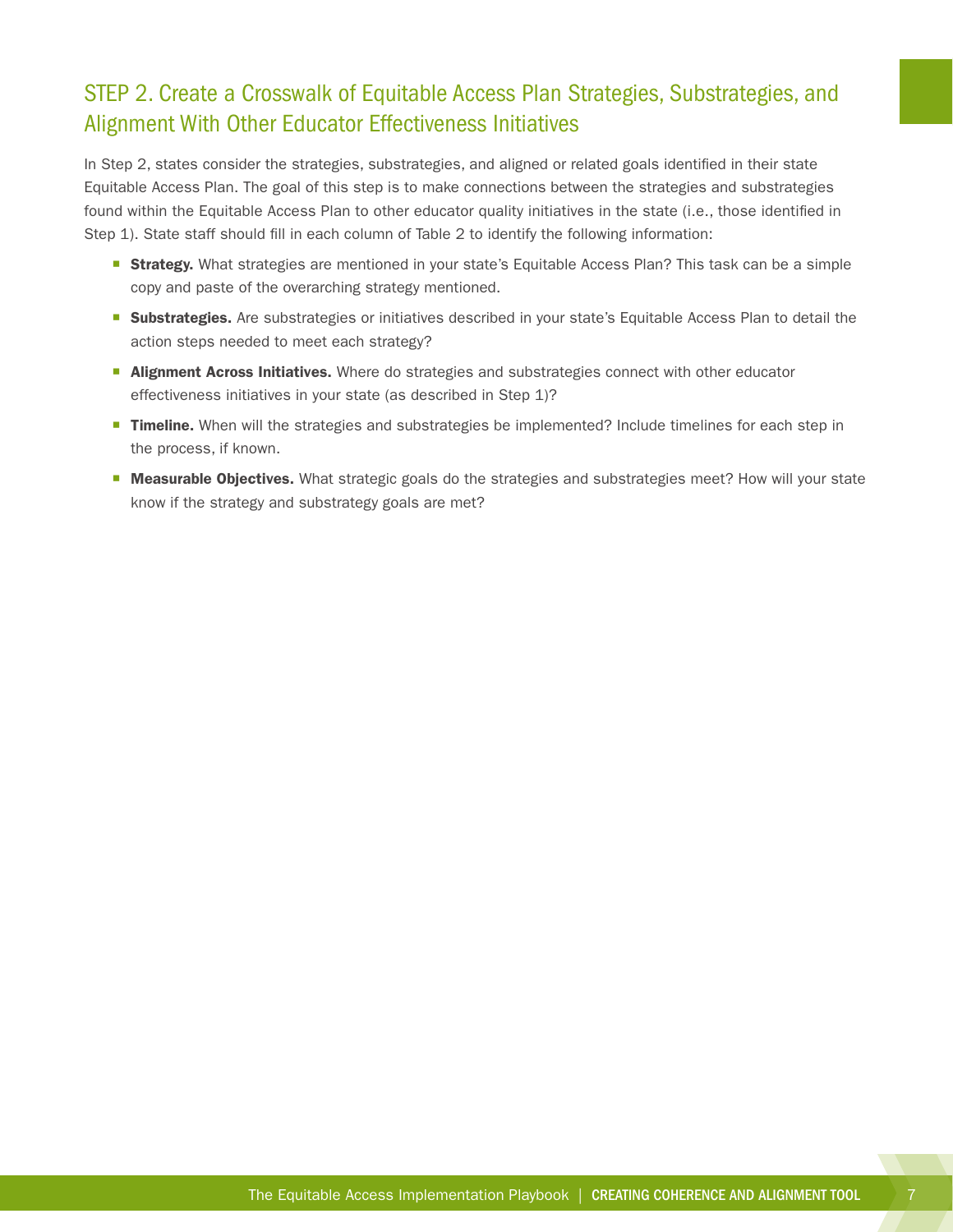#### Table 2. Alignment Across Equitable Access Strategies and Measurable Objectives

| <b>Strategy</b>                                                                                                                                                                                                                                                                                                                       | <b>Substrategies</b>                                                                                                                                                                                                                                                                                                                                                                                                                                                                                                                                                                                                                                                                                                                                                                                                                                                                                                                                                                                                                                                                                           | <b>Alignment Across</b><br><b>Initiatives</b>                                                                            | <b>Timeline</b>                                         | <b>Measurable</b><br><b>Objectives</b>                                                                                                                                                                                                                                                                                                                                                                                                                                                                                                                                                                                                                       |
|---------------------------------------------------------------------------------------------------------------------------------------------------------------------------------------------------------------------------------------------------------------------------------------------------------------------------------------|----------------------------------------------------------------------------------------------------------------------------------------------------------------------------------------------------------------------------------------------------------------------------------------------------------------------------------------------------------------------------------------------------------------------------------------------------------------------------------------------------------------------------------------------------------------------------------------------------------------------------------------------------------------------------------------------------------------------------------------------------------------------------------------------------------------------------------------------------------------------------------------------------------------------------------------------------------------------------------------------------------------------------------------------------------------------------------------------------------------|--------------------------------------------------------------------------------------------------------------------------|---------------------------------------------------------|--------------------------------------------------------------------------------------------------------------------------------------------------------------------------------------------------------------------------------------------------------------------------------------------------------------------------------------------------------------------------------------------------------------------------------------------------------------------------------------------------------------------------------------------------------------------------------------------------------------------------------------------------------------|
| Example Strategy:<br>Encourage district and<br>school innovation related<br>to teacher and leader<br>recruitment, selection,<br>and the development of<br>career pathways by<br>focusing on the highest<br>need content areas,<br>schools, and districts to<br>ensure that all educators<br>are school and learner<br>ready on Day 1. | Example substrategies:<br>Reform the state's educator<br>preparation program approval<br>process and revise the educator<br>preparation regulations to align<br>with the new vision.<br>Design and implement a Web-based<br>data and accountability system<br>for all state-approved educator<br>preparation programs, including<br>candidate graduate responses and<br>employer satisfaction with candidates.<br>Review teacher performance-based<br>assessments and implement a<br>voluntary pilot of one assessment<br>that aligns with the Common Core<br>State Standards.<br>$\blacksquare$ Partner identified state institutions<br>of higher education to integrate the<br>research-based strategies provided<br>by experts in the field into their<br>curriculum to ensure that all<br>teachers are prepared to address<br>the individualized learning needs<br>of all students.<br>Revise and update the certification<br>regulations to ensure that the<br>planned program requirements<br>are developing new educators with<br>the appropriate skills so that they<br>are learner ready when hired. | Consider other<br>policies and<br>programs with similar<br>goals, strategies, and<br>substrategies to be<br>implemented. | Sample<br>timeline:<br>summer<br>$2015-$<br>winter 2016 | Example measurable objectives:<br>• The percentage of teacher<br>and school leader preservice<br>candidates who are learner<br>ready and school ready as a<br>result of the implementation<br>of high-quality educator<br>preparation programs<br>Completed system that<br>measures educator readiness<br>by preparation program<br>$\blacksquare$ Reduced variation in<br>preparation program quality<br>■ Equity metric: Increase the<br>percentage of racially,<br>ethnically, culturally, and<br>linguistically diverse<br>candidates who complete<br>educator preparation<br>programs and enter the<br>teaching profession school<br>and learner ready. |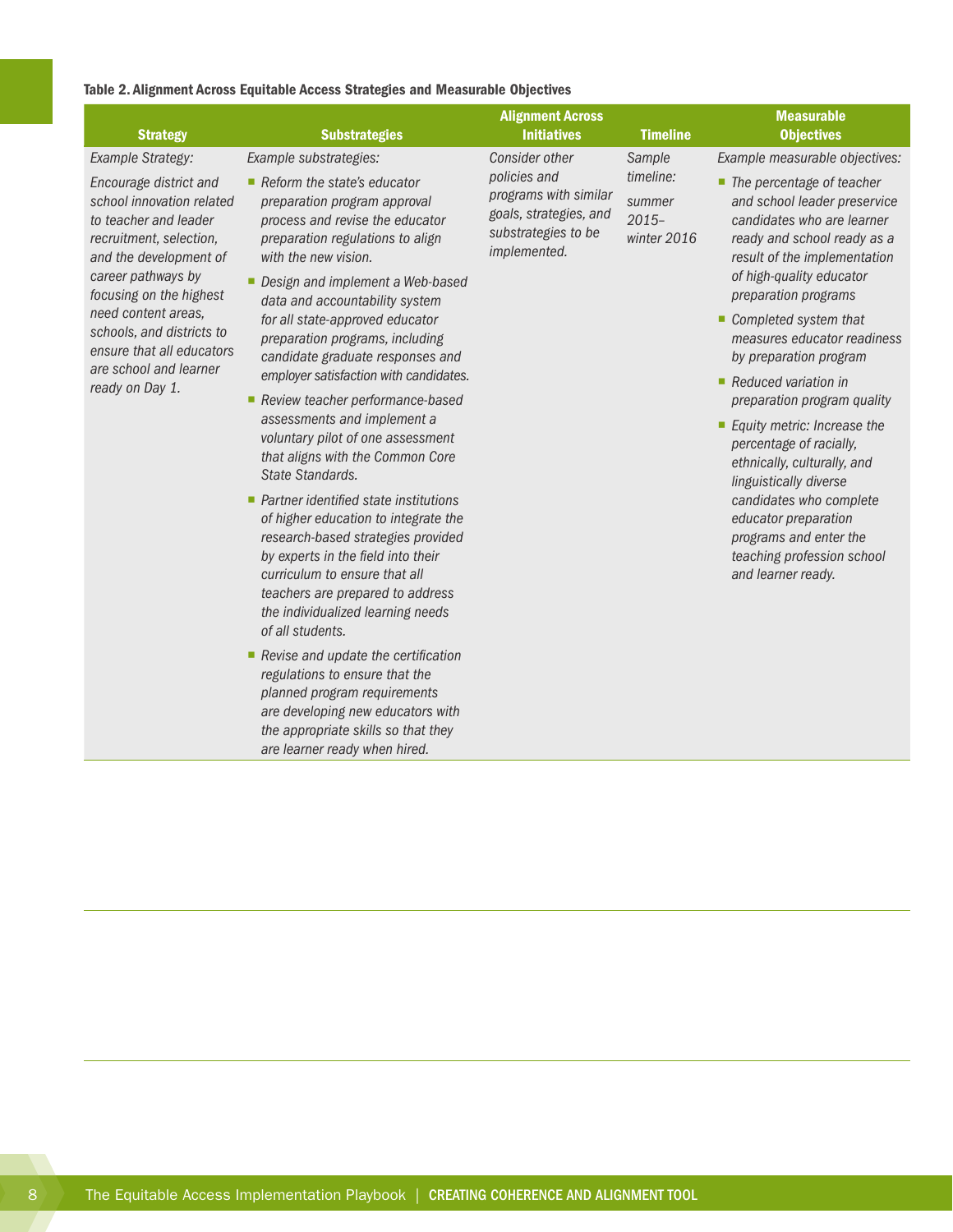<span id="page-12-0"></span>

| <b>Strategy</b> | <b>Substrategies</b> | <b>Alignment Across</b><br><b>Initiatives</b> | <b>Timeline</b> | <b>Measurable</b><br><b>Objectives</b> |
|-----------------|----------------------|-----------------------------------------------|-----------------|----------------------------------------|
|                 |                      |                                               |                 |                                        |
|                 |                      |                                               |                 |                                        |
|                 |                      |                                               |                 |                                        |
|                 |                      |                                               |                 |                                        |
|                 |                      |                                               |                 |                                        |
|                 |                      |                                               |                 |                                        |
|                 |                      |                                               |                 |                                        |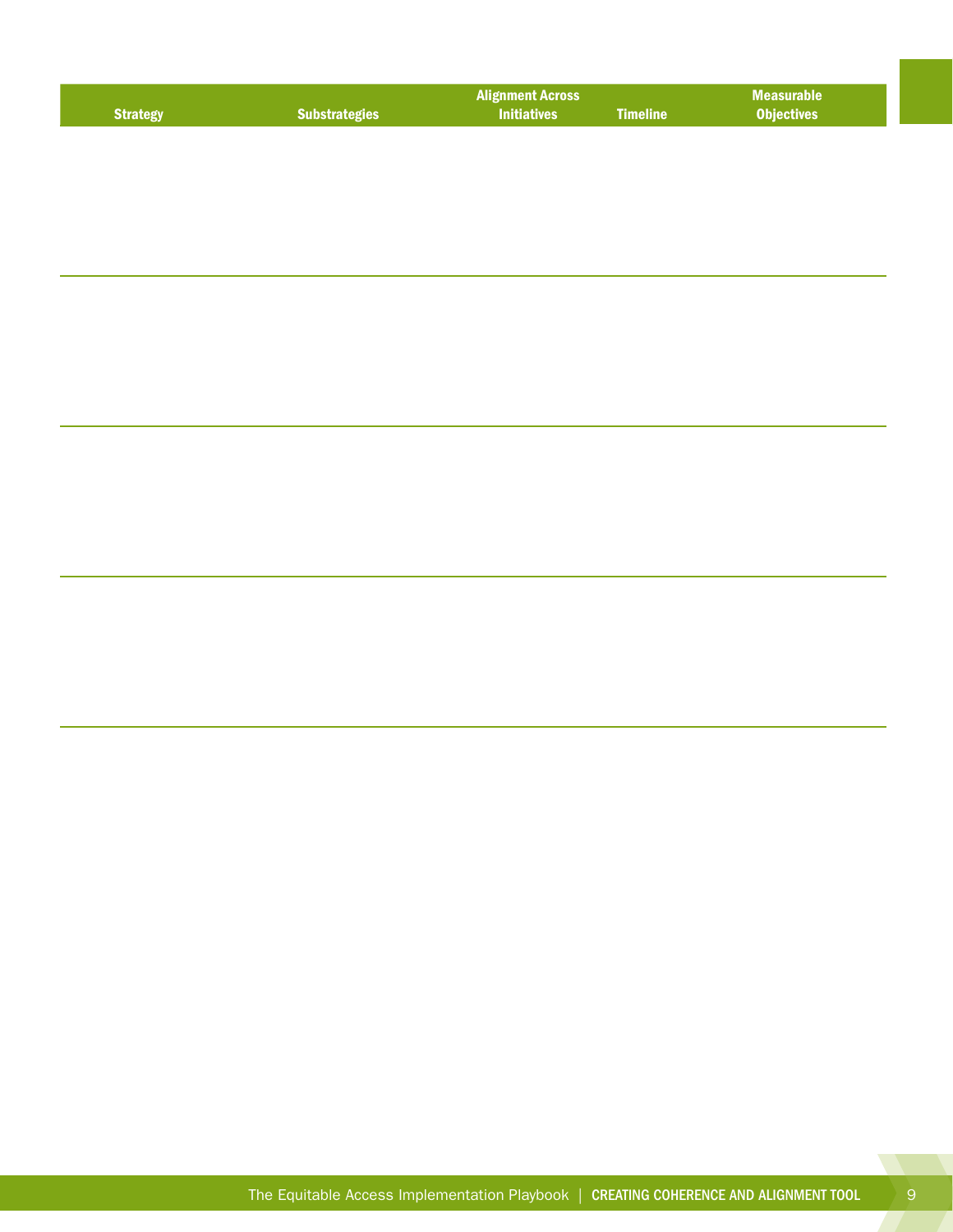## STEP 3. Create a Crosswalk of Stakeholder Engagement Commitments for Each Strategic Initiative

Meaningful stakeholder engagement is the result of time and careful planning. Step 3 allows states to consider where opportunities exist to align stakeholder engagement events across strategies and initiatives. For this step, your state should consider each discrete stakeholder engagement activity that was planned to implement each strategic initiative identified in Steps 1 and 2. Complete Table 3 by providing the following information:

- Key Stakeholder Engagement Activities. These activities can include a task force or work group convening, a stakeholder group meeting, methods of stakeholder communication, or similar activities.
- **Stakeholder Groups Included.** Who is invited to the table? If it is an in-person meeting, who is attending the meeting?
- **Timeline.** When will these activities occur? Are they ongoing or one-time events?
- **Other Notes.** Include any additional information relevant to engaging with stakeholder groups here.

#### Table 3. Stakeholder Engagement Across Equitable Access Strategies

| <b>Strategy or Substategy</b>                | <b>Key Stakeholder</b><br><b>Engagement Activities</b>                              | <b>Stakeholder</b><br><b>Groups Included</b>                | <b>Timeline</b>                                                                                                                  | <b>Other Notes</b>                     |
|----------------------------------------------|-------------------------------------------------------------------------------------|-------------------------------------------------------------|----------------------------------------------------------------------------------------------------------------------------------|----------------------------------------|
| Example Strategy:                            | Example activities:                                                                 | Example stakeholder                                         | Sample                                                                                                                           | Other questions to consider:           |
| All strategies identified                    | Establish a shortage area<br>ш                                                      | groups:                                                     | timeline:                                                                                                                        | $\blacksquare$ Are any individuals not |
| in the state Equitable<br><b>Access Plan</b> | task force.                                                                         | $\blacksquare$ K-12 and institutions<br>of higher education | Ongoing                                                                                                                          | currently invited but<br>should be?    |
|                                              | Establish a connected<br>п<br>educator network.                                     | regional collaborative                                      | meetings<br>force<br>networks, such as a<br>network of teacher<br>leaders designed to<br>support the<br><i>implementation of</i> | What opportunity exists to<br>п        |
|                                              | Use existing stakeholder<br>ш<br>groups through regional<br>collaborative meetings. |                                                             |                                                                                                                                  | align messages across                  |
|                                              |                                                                                     | ■ Shortage area task                                        |                                                                                                                                  | engagement activities?                 |
|                                              |                                                                                     | • Other state educator<br>state initiatives                 |                                                                                                                                  |                                        |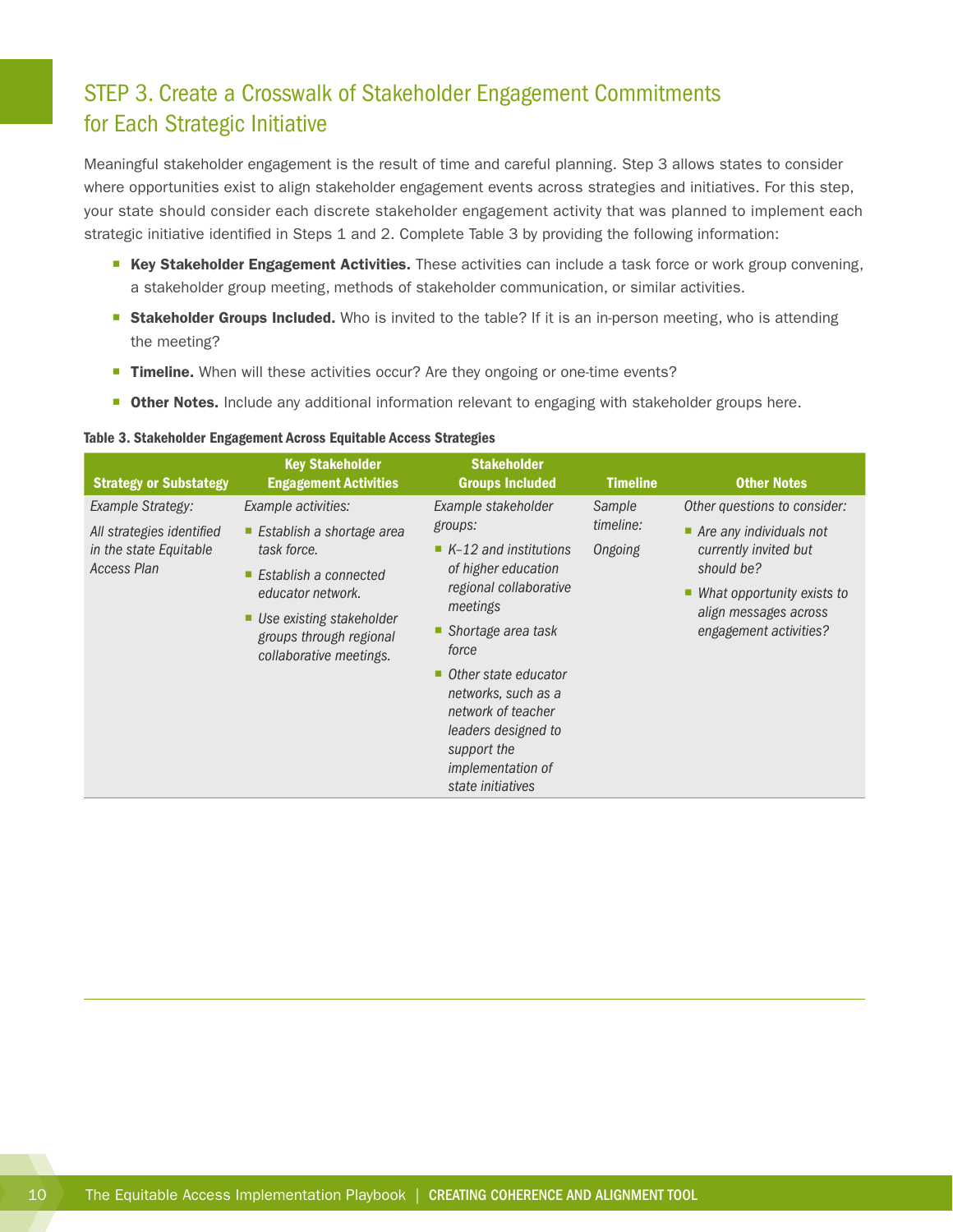|                               | l Kev Stakeholder '          | <b>Stakeholder</b>     |                 |                    |
|-------------------------------|------------------------------|------------------------|-----------------|--------------------|
| <b>Strategy or Substategy</b> | <b>Engagement Activities</b> | <b>Groups Included</b> | <b>Nimeline</b> | <b>Other Notes</b> |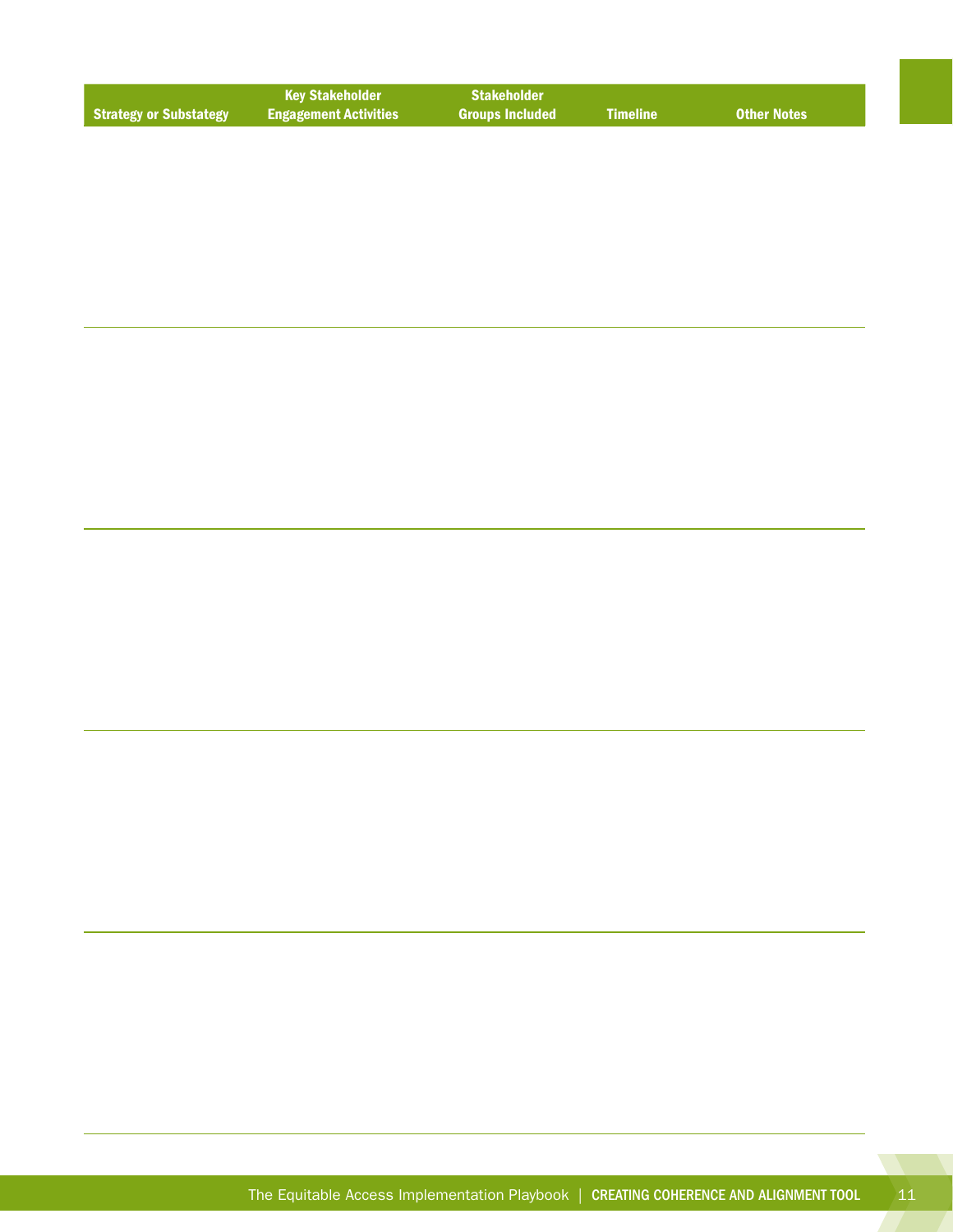## <span id="page-15-0"></span>STEP 4. Create a Crosswalk of the Data Analysis and Ongoing Monitoring Requirements for Each Strategic Initiative

Data metrics describe the type of measures that a state will use. In Step 4, states should identify the key data metrics that will be used to measure progress on the educator effectiveness initiatives included in the crosswalk, linking back to the measurable outcomes identified in Step 2.

The state should link the metrics to the available data sources that will be used to collect the data, as well as the timeline for collecting and reporting/using the data and the key department staff who will oversee the data collection and analysis process. Along with the key metrics (Table 4), this crosswalk also will include the following:

- **Items to Be Monitored.** The specific items subject to ongoing monitoring, the legal requirements for monitoring, as well as any monitoring that goes beyond the requirements, as written into each educator quality initiative identified in the crosswalk.
- Key Department Staff. Which departments oversee the monitoring process? Which staff members within each department contribute to the work?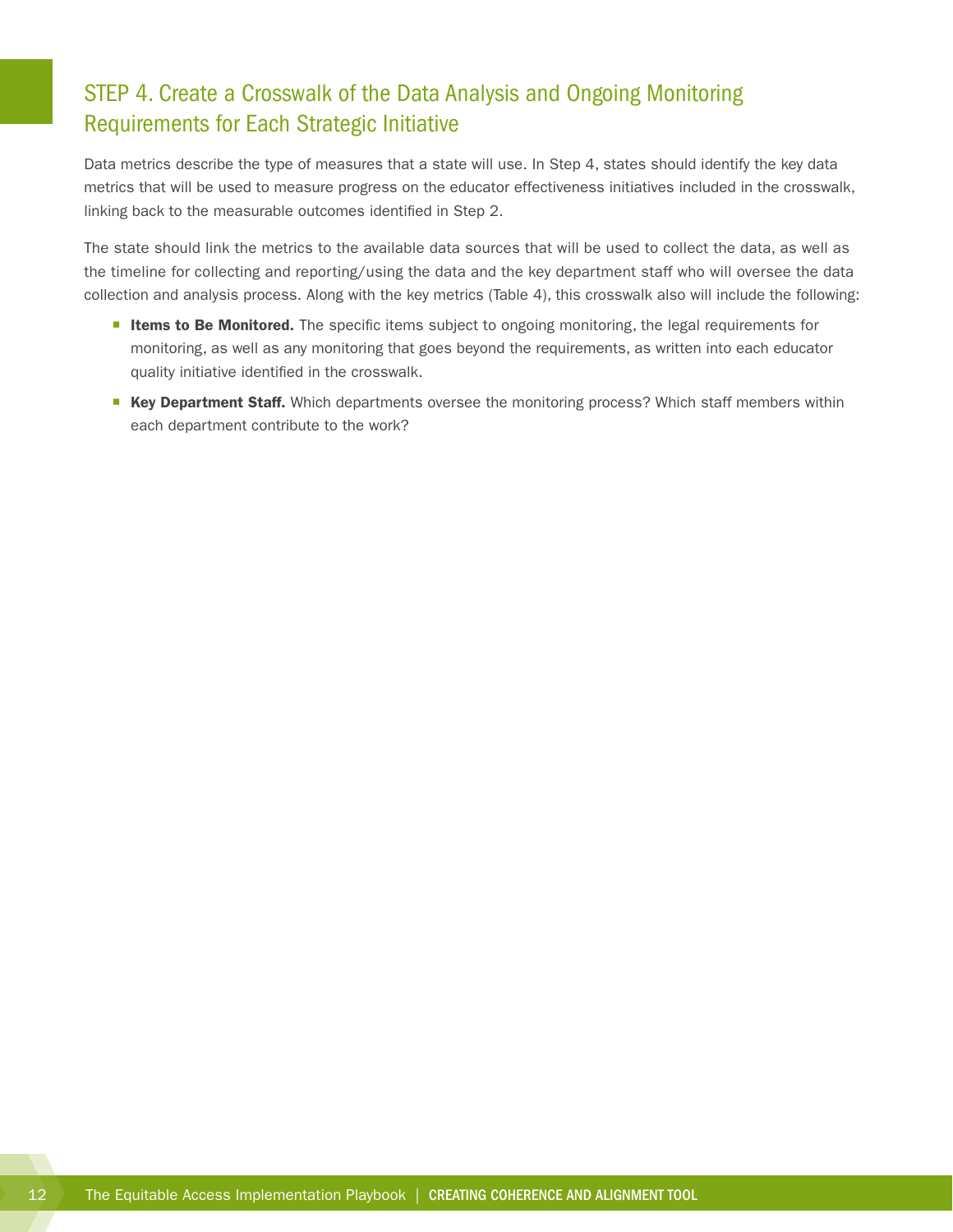#### Table 4. Data Metrics and Ongoing Monitoring Across Equitable Access Strategies

| Strategy/<br><b>Substategy</b>                                                                               | <b>Measurable Outcomes</b>                                                                                                                                                                                                                                                                                                                                                                                                                                                                                                                                                                                                                                             | <b>Key Data Metrics</b><br>and Data Sources                                                                                                                                                                                                                                                                                                                                                                                                                                                                                                                                                                                                                                                                                                                                                                                                                                                                                                                                                                                                                                                                                                    | <b>Items to Be</b><br><b>Monitored</b>                                                                                                                                                                 | <b>Data Collection and</b><br><b>Monitoring Timeline</b>                                                                                                                                            | <b>Key Department</b><br><b>Staff</b>                                                                                               |
|--------------------------------------------------------------------------------------------------------------|------------------------------------------------------------------------------------------------------------------------------------------------------------------------------------------------------------------------------------------------------------------------------------------------------------------------------------------------------------------------------------------------------------------------------------------------------------------------------------------------------------------------------------------------------------------------------------------------------------------------------------------------------------------------|------------------------------------------------------------------------------------------------------------------------------------------------------------------------------------------------------------------------------------------------------------------------------------------------------------------------------------------------------------------------------------------------------------------------------------------------------------------------------------------------------------------------------------------------------------------------------------------------------------------------------------------------------------------------------------------------------------------------------------------------------------------------------------------------------------------------------------------------------------------------------------------------------------------------------------------------------------------------------------------------------------------------------------------------------------------------------------------------------------------------------------------------|--------------------------------------------------------------------------------------------------------------------------------------------------------------------------------------------------------|-----------------------------------------------------------------------------------------------------------------------------------------------------------------------------------------------------|-------------------------------------------------------------------------------------------------------------------------------------|
| Example<br>Strategy:<br>Strengthen<br>preparation,<br>support, and<br>ongoing<br>development<br>of teachers. | Example measurable<br>outcomes:<br>$\blacksquare$ The percentage of teacher<br>and school leader<br>preservice candidates<br>who are learner ready<br>and school ready as a<br>result of the<br>implementation of high-<br>quality educator<br>preparation programs<br>Completed system that<br>measures educator<br>readiness by preparation<br>program<br>Reduced variation in<br>preparation program<br>quality<br>Equity metric: Increase<br>the percentage of racially,<br>ethnically, culturally, and<br>linguistically diverse<br>candidates who complete<br>educator preparation<br>programs and enter the<br>teaching profession<br>school and learner ready. | Example metrics:<br>$\blacksquare$ The number of teacher<br>preparation programs that<br>require at least one field<br>placement in a high-poverty<br>or high-minority school<br>■ The number of beginning<br>teachers working in high-<br>poverty or high-minority<br>schools who report that<br>their field placement<br>prepared them well<br>■ The number of high-poverty<br>or high-minority schools<br>that participate in a field<br>test of new cultural<br>competence module(s)<br>$\blacksquare$ The number of teachers<br>from high-poverty and high-<br>minority schools who<br>participate in a connected<br>educator network<br>The number of teachers<br>٠<br>from high-poverty, high-<br>minority schools who serve<br>as state educators-in-<br>residence<br>■ The number of schools<br>reporting effective teacher-<br>leadership structures<br>designed to improve<br>student outcomes<br>Example data sources:<br>$\blacksquare$ State research and<br>development office<br>District teacher leadership<br>survey results<br>District teacher leader focus<br>group feedback<br>$\blacksquare$ New teacher survey results | Example items to<br>be monitored:<br>Several district-<br>level data points,<br>including the<br>following:<br>Discipline<br>incidents<br>■ Truancy rates<br>• Dropout rate<br>■ Student<br>attendance | Example timeline:<br>Data collection from<br>July 2015 to January<br>2016, with quarterly<br>monitoring as<br>follows:<br>September 2015<br>December 2015<br>March 2016<br>$\blacksquare$ June 2016 | Identify individuals<br>and state<br>department<br>affiliation<br>responsible for<br>data collection<br>and progress<br>monitoring. |
|                                                                                                              |                                                                                                                                                                                                                                                                                                                                                                                                                                                                                                                                                                                                                                                                        |                                                                                                                                                                                                                                                                                                                                                                                                                                                                                                                                                                                                                                                                                                                                                                                                                                                                                                                                                                                                                                                                                                                                                |                                                                                                                                                                                                        |                                                                                                                                                                                                     |                                                                                                                                     |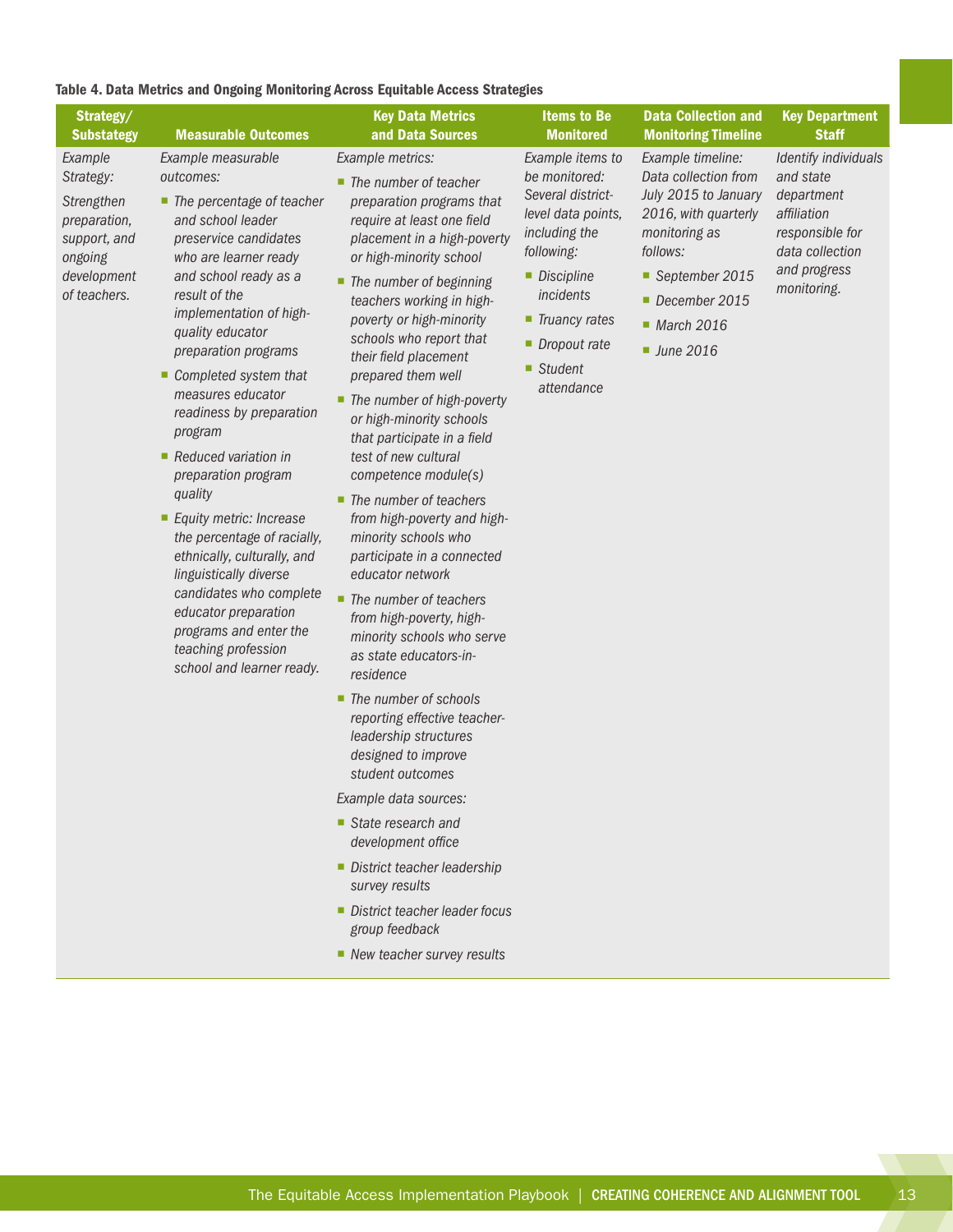| Strategy/  |                            | <b>Key Data Metrics</b> |                  | <b>Items to Be Data Collection and Key Department</b> |              |
|------------|----------------------------|-------------------------|------------------|-------------------------------------------------------|--------------|
| Substategy | <b>Measurable Outcomes</b> | and Data Sources        | <b>Monitored</b> | <b>Monitoring Timeline</b>                            | <b>Staff</b> |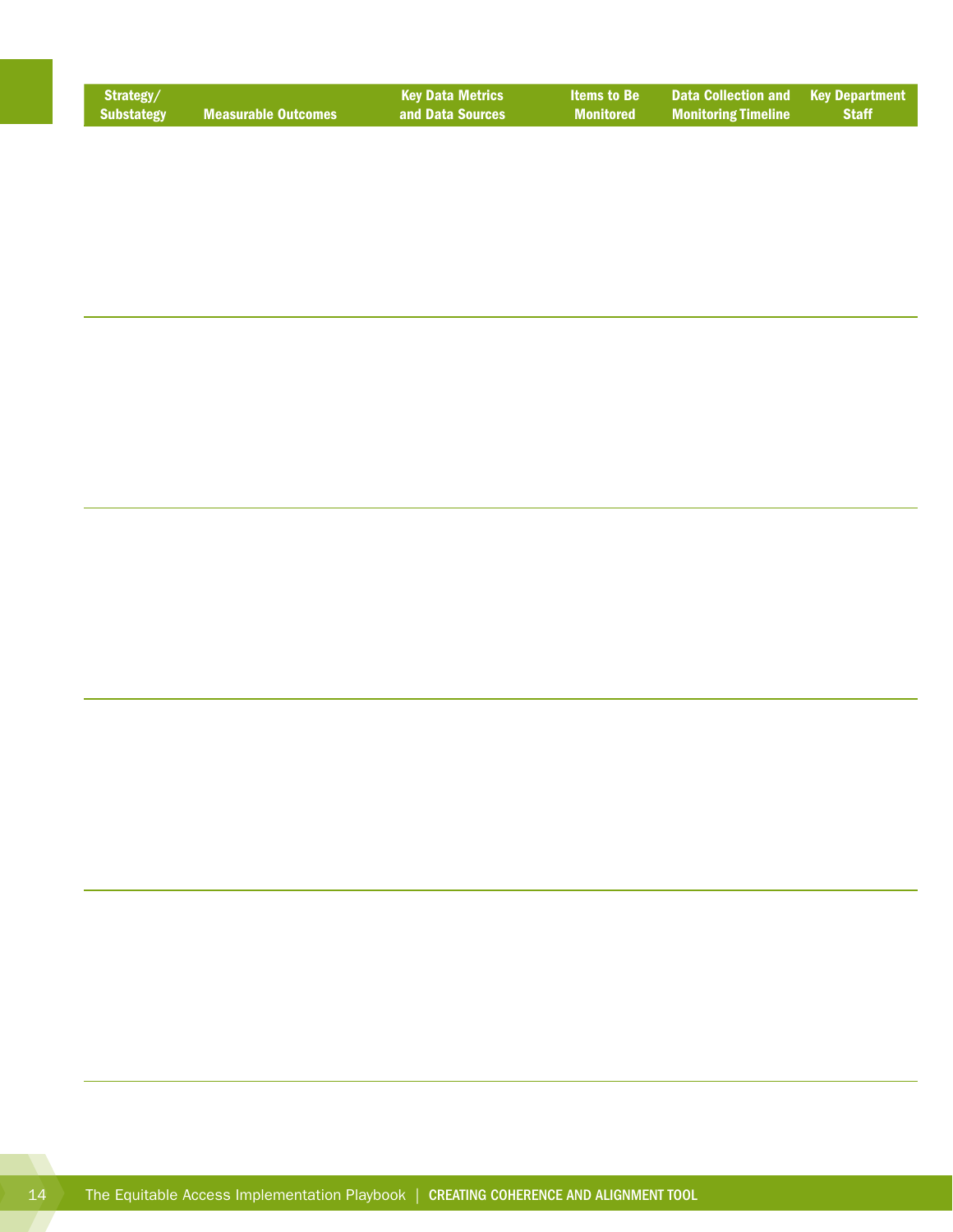## <span id="page-18-0"></span>STEP 5. Create a Crosswalk of the Funding Streams for Each Strategic Initiative

Funding streams describe the source of funding for each strategy. In Step 5 (Table 5), states should identify the funding streams that will be used for each educator effectiveness initiative included in the crosswalk. This should include the source of the funding, the funding type, and any funding restrictions or funding gaps identified.

|  |  |  | Table 5. Funding Streams Across Equitable Access Strategies |
|--|--|--|-------------------------------------------------------------|
|  |  |  |                                                             |
|  |  |  |                                                             |

| Strategy/<br><b>Substategy</b>               | <b>Funding Stream</b>            | <b>Fund Type</b>                                                                       | <b>Funding Restrictions</b>                                                                             | <b>Funding Gaps</b>                                                                                                  |
|----------------------------------------------|----------------------------------|----------------------------------------------------------------------------------------|---------------------------------------------------------------------------------------------------------|----------------------------------------------------------------------------------------------------------------------|
| Example Strategy:                            | Example funding stream:          | Sample fund types                                                                      | Sample funding                                                                                          | Sample funding gap:                                                                                                  |
| Improve Educator<br><b>Evaluation System</b> | Race to the Top grant<br>funding | (e.g., federal formulas,<br>competitive grants, state<br>funds, local funds):<br>Grant | restrictions (e.g., students<br>from low-income families,<br>migrant populations,<br>English learners): | Our Race to the Top funds<br>will sunset at the end of<br>$2014 - 15$ , so we will need<br>to identify a new funding |
|                                              |                                  |                                                                                        | Limited to use in our 16<br>Race to the Top districts.                                                  | source to continue this<br>program.                                                                                  |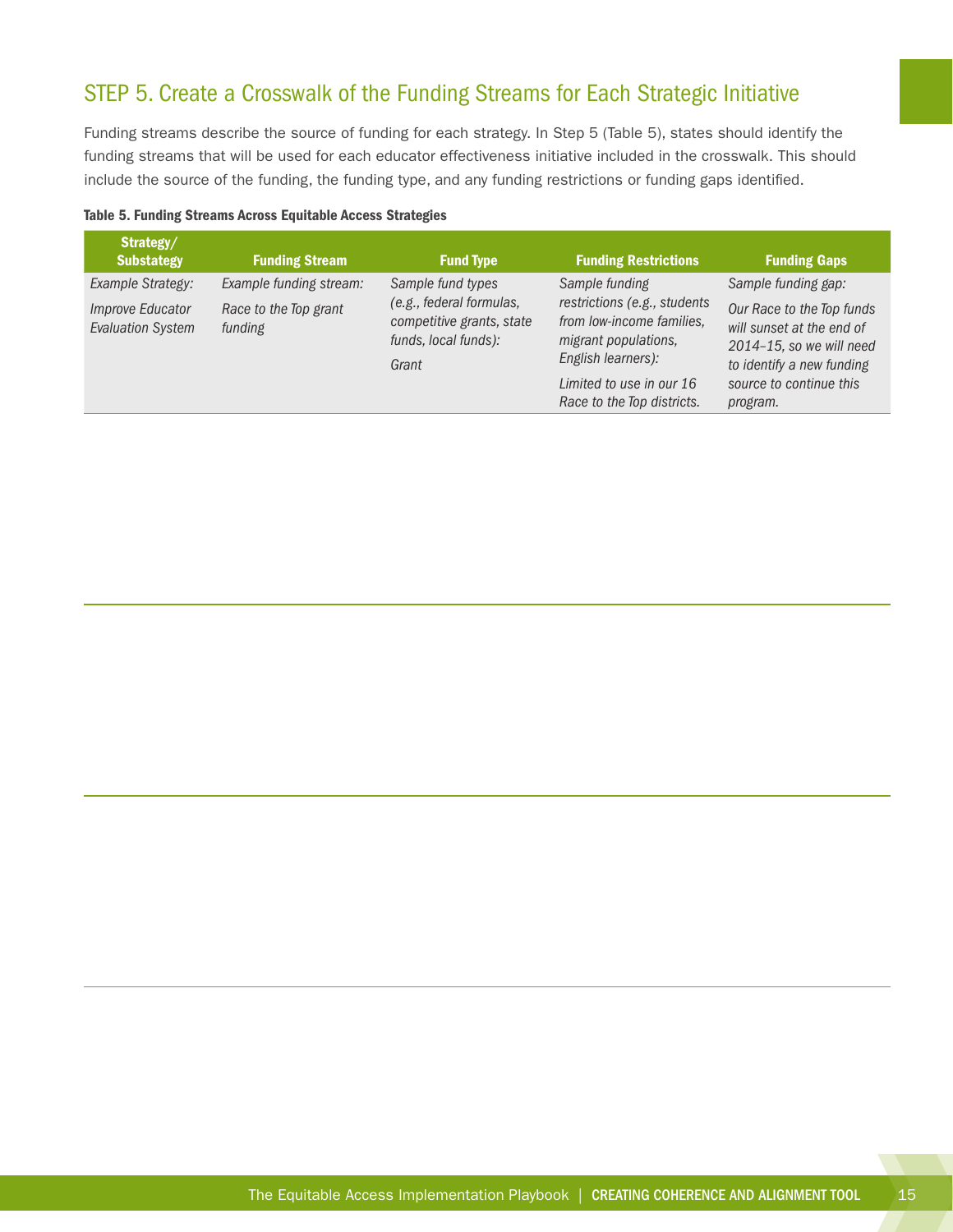# <span id="page-19-0"></span>Bringing It All Together

After completing Steps 1–5, your state should have a detailed crosswalk that identifies the key educator effectiveness strategies and initiatives, as well as opportunities for alignment across strategies and initiatives, policies, and programs. As this resource highlights, a need exists for not only coherence across policies, programs, strategies, and initiatives at the state level but also alignment across five main components: fiscal, roles and responsibilities, data, and communication (internal and external).

Taking the strategies and substrategies identified in this activity, answer the following questions for each component of alignment.

### Fiscal Alignment

Reflect on the crosswalk of funding streams (Step 5) to think through fiscal alignment across strategies and initiatives.

What alignment currently exists across funding streams?

What steps can your state take to address gaps in funding alignment?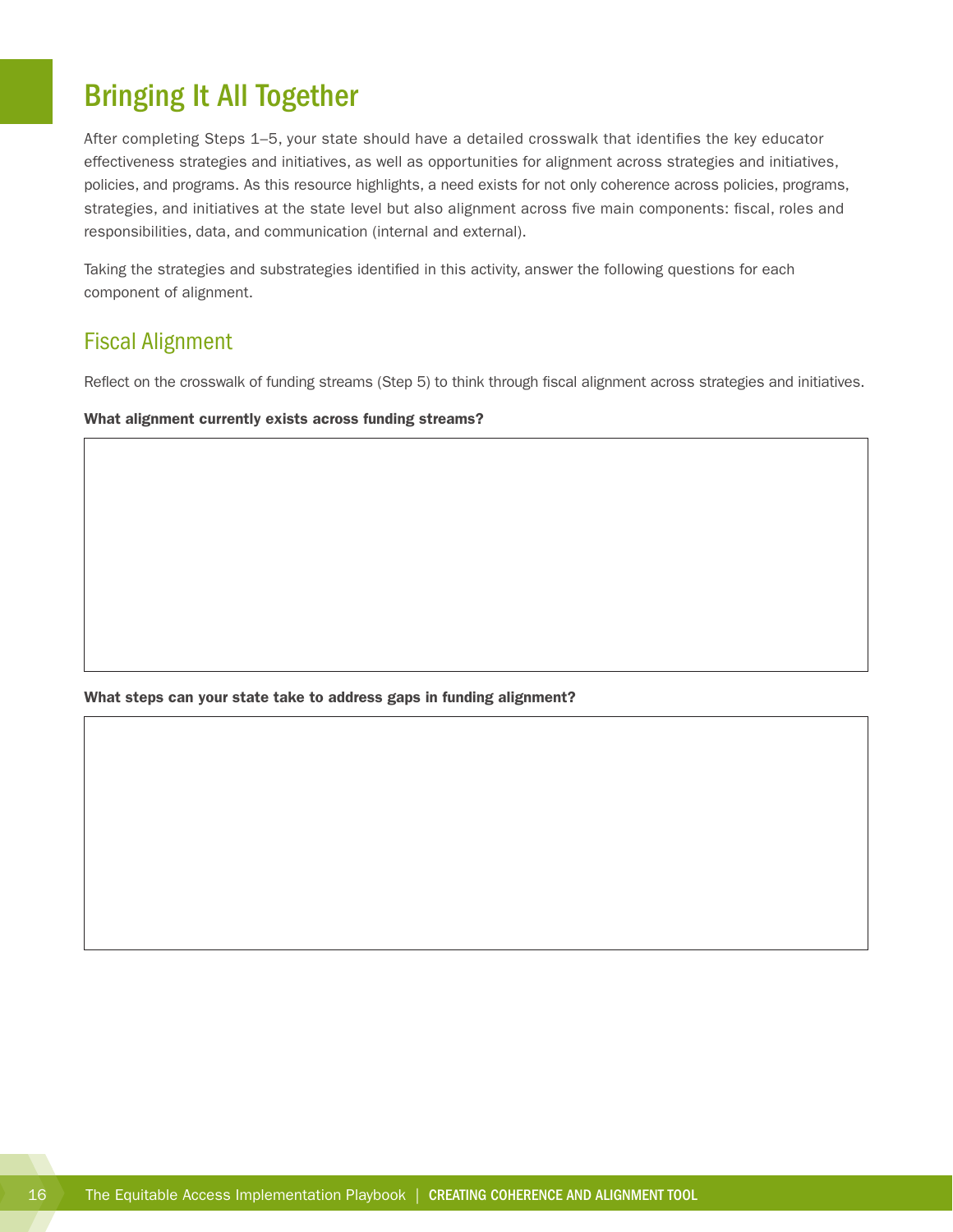## <span id="page-20-0"></span>Role and Responsibility Alignment

Reflect on the "staffing" columns of the Step 1 and Step 4 tables to think through role and responsibility alignment across strategies and initiatives.

#### What alignment currently exists across staff roles and responsibilities?

What steps can your state take to strategically assign roles and responsibilities?

### Data Alignment

Reflect on the thinking done in Step 4 (data metrics and monitoring) table to think through data alignment across strategies and initiatives.

#### What alignment currently exists across data collection processes and data systems?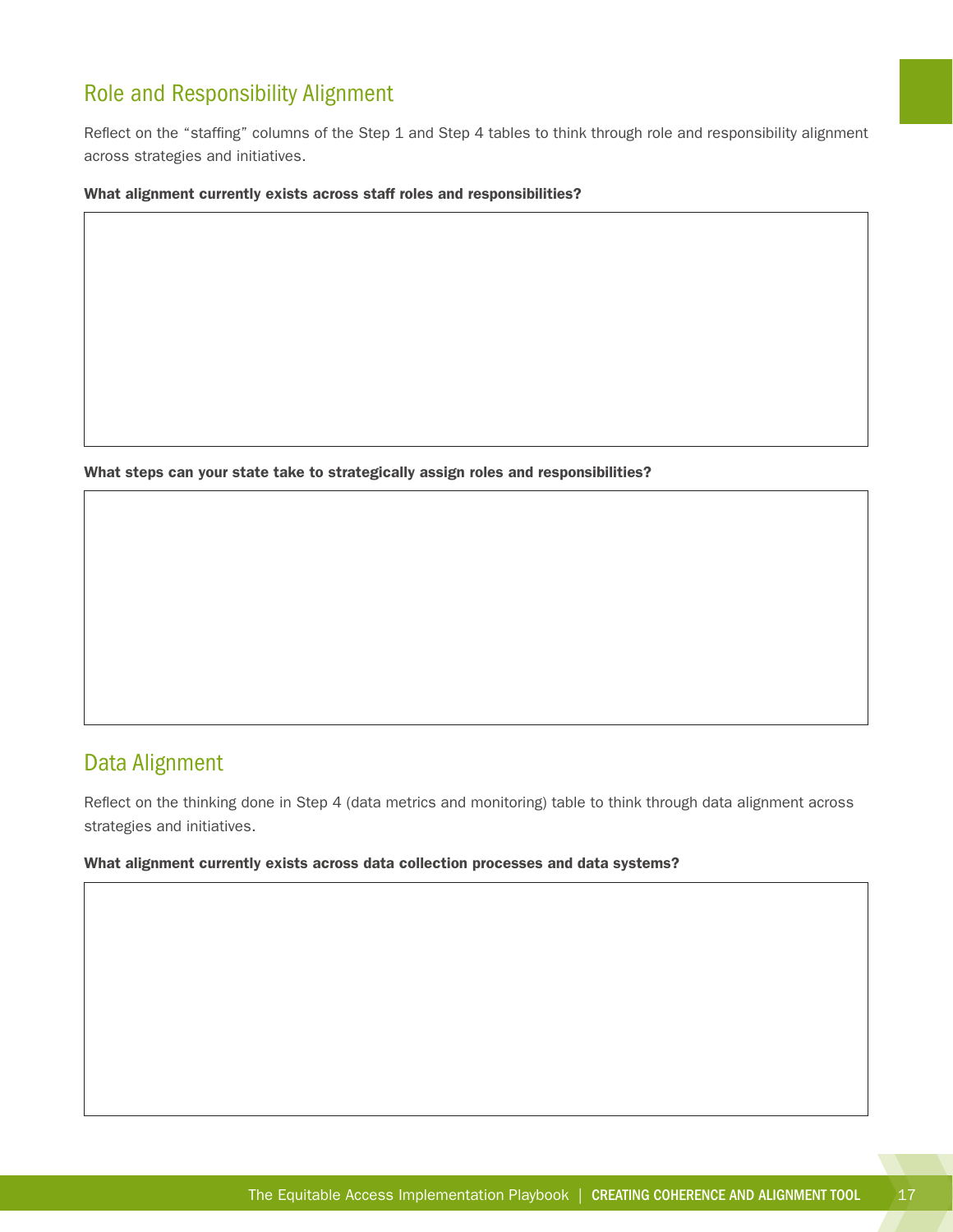<span id="page-21-0"></span>What steps can your state take to establish a coherent system for storing and using data?

## Internal Communication Alignment

Reflect on the stakeholder engagement crosswalk (Step 3) to think through internal communication alignment across strategies and initiatives.

#### To what degree does alignment exist across communications with internal stakeholders?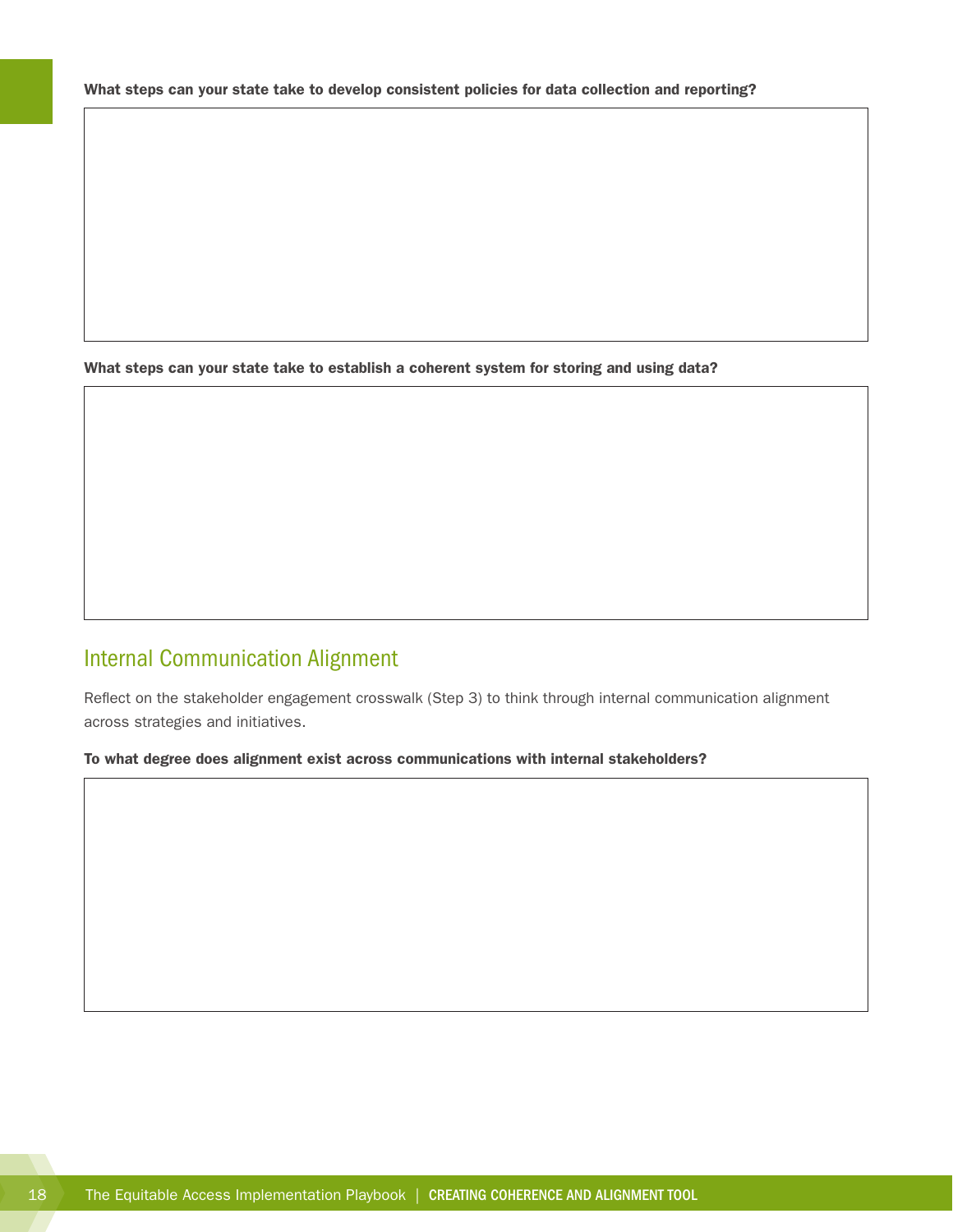<span id="page-22-0"></span>What steps can your state take to facilitate more collaboration and connection internally and enhance stakeholder buy-in?

## External Communication Alignment

Reflect on the stakeholder engagement crosswalk (Step 3) to think through internal communication alignment across strategies and initiatives.

#### To what degree does alignment exist across communications with external stakeholders?

What steps can your state take to facilitate communication and collaboration with external partnerships and achieve stakeholder buy-in?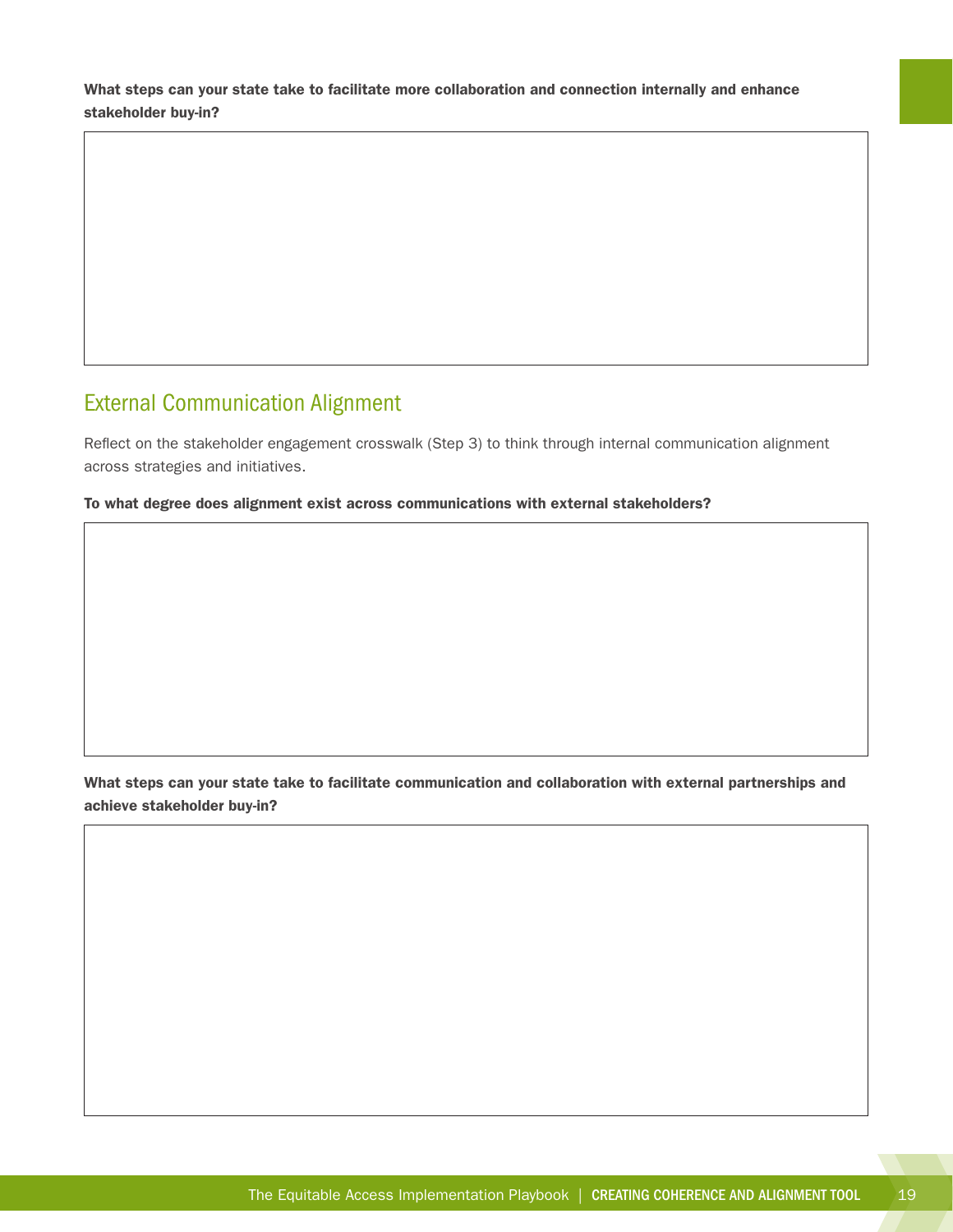# <span id="page-23-0"></span>**Conclusion**

By viewing equitable access plan implementation as the key to linking multiple educator quality initiatives and creating coherence across these efforts, state leaders can better position themselves to combat "reform fatigue" among staff and improve the implementation process. By creating coherence in policy and alignment across sources of funding, staff roles and responsibilities, data, and communication, states can improve the efficiency of the implementation of Equitable Access Plans and other state initiatives.